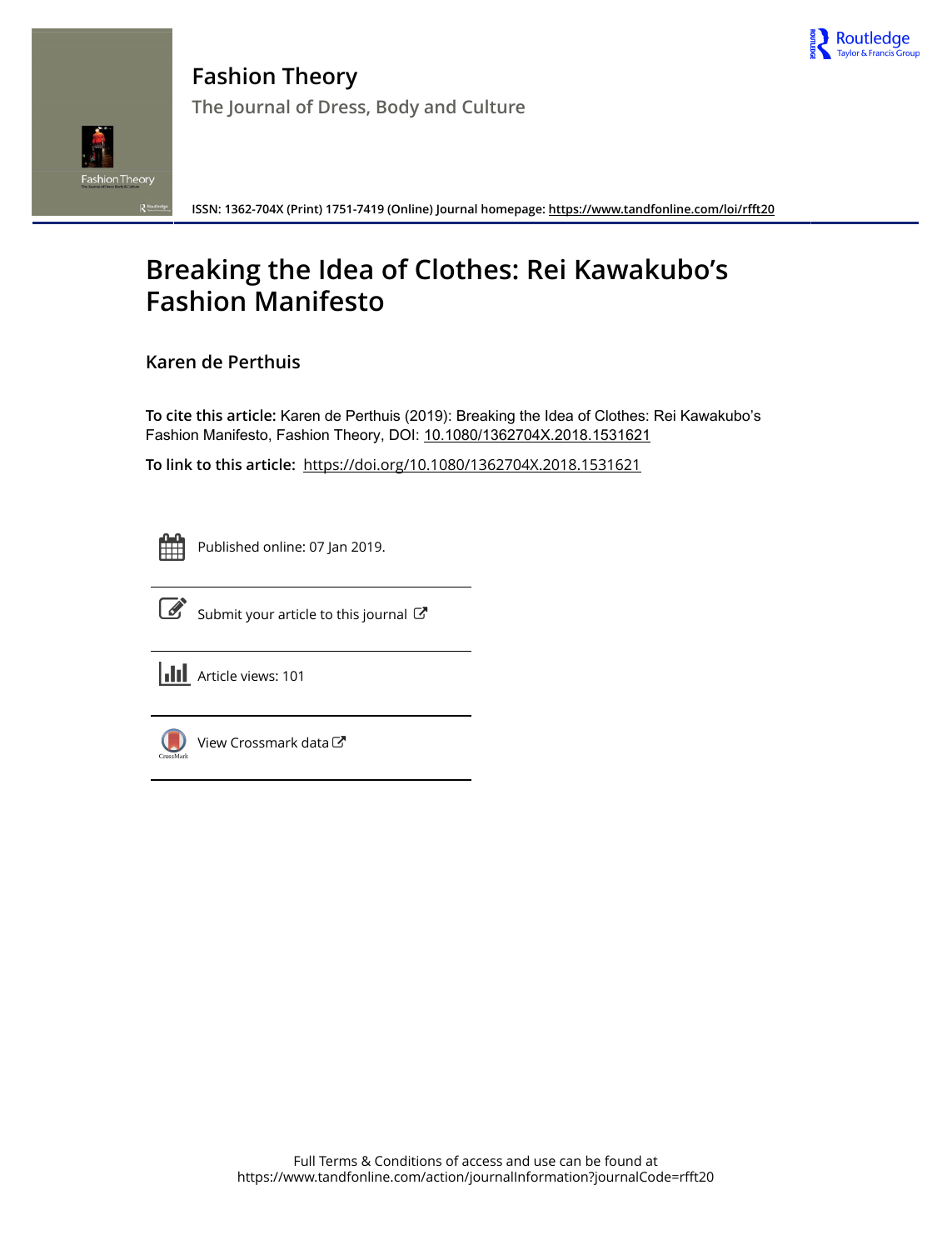

Fashion Theory DOI: [10.1080/1362704X.2018.1531621](https://doi.org./10.1080/1362704X.2018.1531621)  $\oslash$  2019 Informa UK Limited, trading as Taylor & Francis Group

Check for updates

# Breaking the Idea of Clothes: Rei Kawakubo's Karen de Perthuis Fashion Manifesto

Karen de Perthuis teaches design and communications at Western Sydney University and University of Technology Sydney, Australia. Her research interests include fashion photography, the fashionable ideal, cinematic costume design, and material culture. Her work has been published in Fashion Theory; Cultural Studies Review; Critical Studies in Men's Fashion; Film, Fashion & Consumption; and About Performance, and in several edited volumes. She is currently working on

### Abstract

Rei Kawakubo of Comme des Garçons is an anomaly in fashion's celebrity-designer, brand-driven world. Intensely private, she rarely gives interviews; instead she expects those wanting to understand her work to look at the clothing itself. So, when she released a "creative manifesto" that offered insight into the Comme des Garcons spring/summer 2014 collection, it made an impression. In the manifesto, Kawakubo claimed to "break the idea of 'clothes'", and, certainly, the accompanying collection, Not Making Clothing (spring/summer 2014), represented a new degree of abstraction in the designer's repertoire that was then amplified in following collections. Bypassing the common response to explain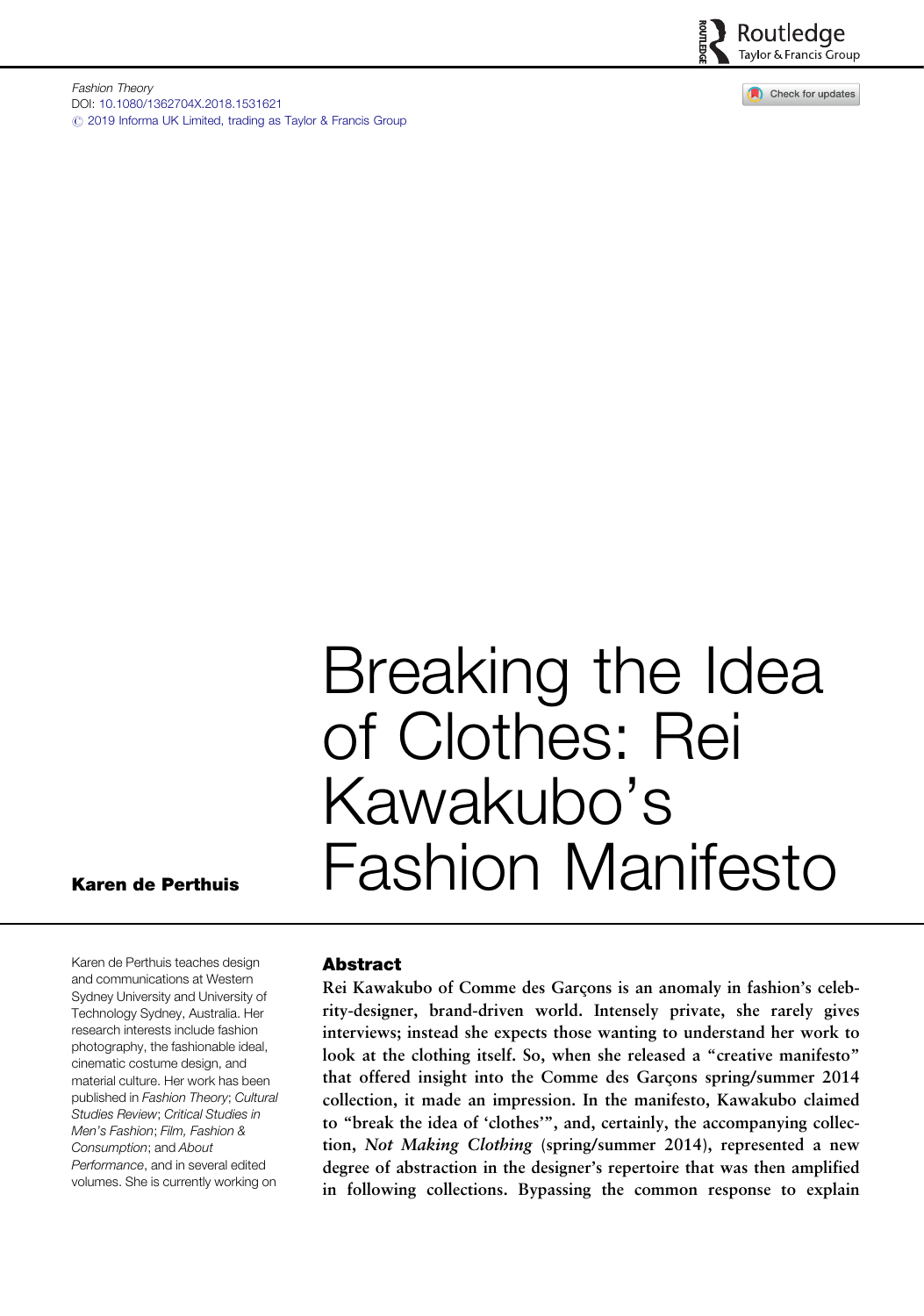<span id="page-2-0"></span>a monograph, The Fashionable Ideal: Bodies and Images in Fashion. karendp@tpg.com.au

away Kawakubo's work as art, anti-fashion or a refusal of fashion, in this article the author approaches the manifesto itself as one of Kawakubo's "works". Pulling at its threads to unravel the seams of the text, the author begins with its "making" and weaves in and out of the history of the fashion manifesto to compare Kawakubo's work with the fashion manifestos of the Futurist artists Giacomma Balla and Volt. The author then comes back to the clothes themselves. In breaking the idea of clothes, the author argues, Kawakubo puts into doubt what we take for granted, changing what clothes signify and intensifying the normal work of fashion.

Keywords: Rei Kawakubo, Comme des Garcons, fashion, manifesto, Futurism

#### Kawakubo

Rei Kawakubo is a famously, intensely private person. An anomaly in high-end fashion's celebrity-designer, brand-driven world, she stopped taking the customary post-collection bow on the catwalk years ago. She rarely gives interviews, expecting instead anyone who wants to understand her work to look at the clothing itself. So, in October 2013, when the high-profile website Business of Fashion published a "creative manifesto" written by the founder of Comme des Garçons, it made an impression. Kawakubo did not say any of the things that designers usually say about the creative process. Art, fashion history, films and travel had as little to do with the creation of the Comme des Garcons spring/ summer 2014 collection, Not Making Clothing, as "seeing new shops, looking at silly magazines [or] taking an interest in the activities of peo-ple in the street" (Kawakubo [2013](#page-18-0)).<sup>[1](#page-15-0)</sup> Because these things already existed they could not help her find something new. What she wants, what she has to wait for, is "the chance for something completely new to be born within myself". In order for this to happen, she wrote, "I tried to think and feel and see as if I wasn't making clothes" (Kawakubo [2013\)](#page-18-0).

Making clothes is what Kawakubo does. She started her label Comme des Garcons in 1969 and heads a company that manufactures numerous clothing lines for men and women, as well as lines by her proteges, Junya Watanabe, Tao Kurihara, Kei Ninomiya, Fumito Ganryu and Gosha Rubchinskiy. There are Comme des Garçons flagship stores, boutiques and franchises across the world, and the experimental department store curated and opened by Kawakubo in London in 2004, Dover Street Market (DSM), has expanded to operations in Tokyo, New York, Singapore, Beijing and Los Angeles. In 2004, she launched the first of the ephemeral Comme des Garçons "guerrilla" stores, which involved the occupation of low-cost, unrenovated retail spaces that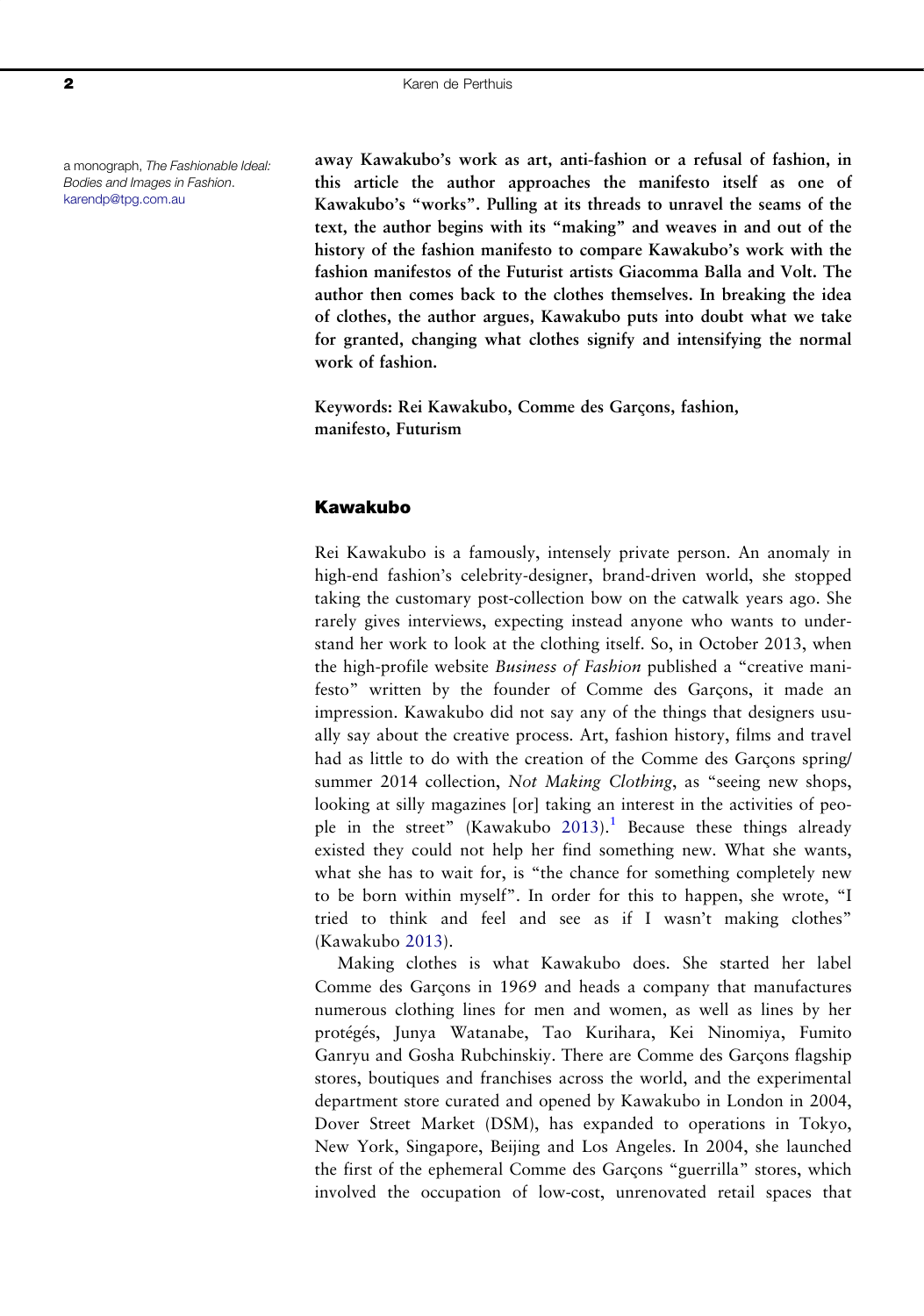Breaking the Idea of Clothes 3

<span id="page-3-0"></span>would close after a year and were tactically located in edgy corners of offbeat cities. But making—and selling—clothes is not all that she does. From 1989 to 1991, Kawakubo published Six, a biannual A3-sized magazine that coincided with the launch of Comme des Garcons collections and set a new agenda for fashion branding. Now collectors' items, each issue of Six incorporated collaborations with artists and photographers in a format where text was minimized and the visual reigned. Indeed, artistic collaborations punctuate Kawakubo's career and, coopted by the art world from early on, her clothes are regularly exhibited in museums and art institutions, with the most recent—Rei Kawakubo/ Comme des Garcons: Art of the In-Between at the Costume Institute, the Metropolitan Museum of Art—the first solo exhibition devoted to a living designer to be mounted by the museum in over three decades.

Born out of Kawakubo trying to think and feel and see as if she was not making clothes, the Comme des Garçons spring/summer 2014 collection consisted of precisely the sort of clothes that the art world likes most when it is engaging with fashion. Kawakubo (in Bolton [2017,](#page-17-0) 157) calls them "objects for the body". Featured in the clothes/not clothes theme of the exhibition at The Met, according to curator Andrew Bolton, they "represent Kawakubo's most radical, profound, and transgressive realization of forms that have never before existed in fashion" (Bolton [2017,](#page-17-0) 15). Compared with Kawakubo's earlier work, he writes, her later collections are "divorced from the delimiting requisites of clothing and exist as purely aesthetic and conceptual expressions [that] formally share qualities with sculpture as well as with conceptual and performance art" (15). A similar view was shared by journalists from Vogue who witnessed the unfolding of Not Making Clothing on the catwalk: the collection was "something nearer a parade of experimental art pieces than a fashion show" (Mower [2013](#page-18-0)); Kawakubo had pushed "the idea of wearable fashion to the absolute limit"; the objects sent down the catwalk were "over-the-top creations, not clothes" (Bumpus  $2013$  $2013$ ).<sup>2</sup> This is not an uncommon response to Kawakubo's work. Writing about the designer in 2005, Judith Thurman ([2005\)](#page-18-0) suggests she gave up representational fashion in the early 1980s and has been making "clothing as wearable abstraction" ever since and, in 2008, an exhibition at the Museum of Contemporary Art, Detroit, was titled Refusing Fashion: Rei Kawakubo. Barbara Vinken ([2010,](#page-19-0) 34), however, makes a finer point of distinction, describing Kawakubo's early collections in Paris as providing "a negative aesthetic, an examin-ation of our idea of fashion itself".<sup>[3](#page-15-0)</sup>

The Not Making Clothing collection was particularly challenging and represented a new degree of abstraction in the designer's repertoire with even seasoned professionals finding it "one about which it's incredibly difficult to write" (Mower [2013](#page-18-0)). In hindsight, it would be considered the first in a series of collections that were beyond translation. Kawakubo has often said she could not explain her creative process,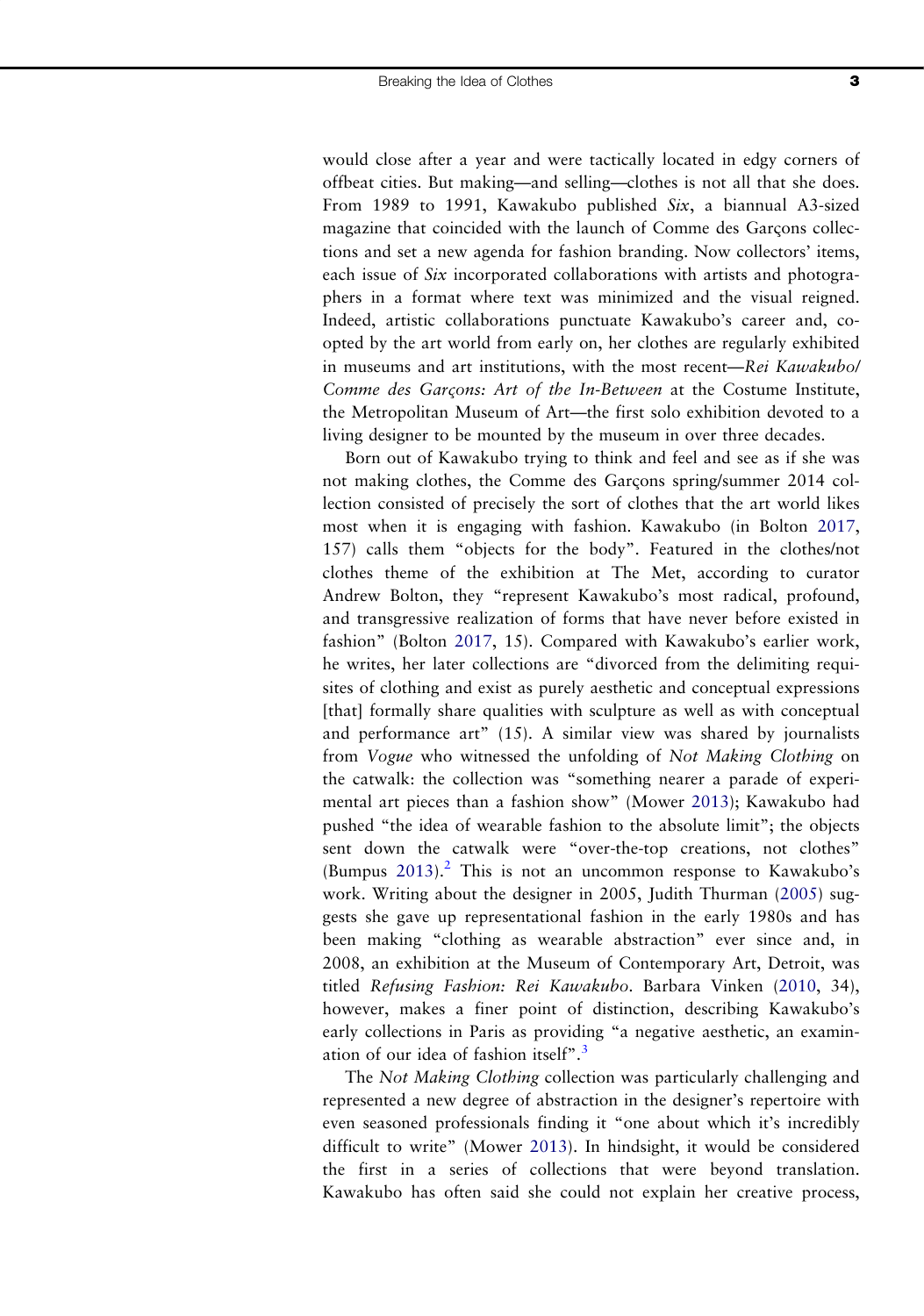<span id="page-4-0"></span>and even if she could, why would she want to? The release of the manifesto then was a gift, a bonus for those attempting to decipher the collection, and yet, how much it served this end is unclear. As I shall explain later, I am not even sure that the term "manifesto" can legitimately be used to refer to these few paragraphs. This notwithstanding, I consider these words, this manifesto (the word sticks), to be one of Kawakubo's "works", one of her creations, and so in this article I propose to pull at its threads and unpick its seams to unravel the text of what she has written. I begin with its "making", weave in and out of the knotted history of the fashion manifesto, focusing particularly on those written by Futurist artists and poets early in the twentieth century, and then come back to Kawakubo's clothes themselves. In doing so, I confess that I am putting myself into a role not unlike that of the customer who enters a Comme des Garçons store, unsure of whether the object in front of her is a hat or a coat, who struggles to find a sleeve and needs the help of staff when trying on a dress to determine which way is up. If I am not always certain of the material before me, that seems appropriate. I do not promise to decipher this difficult collection and those that followed. I am not sure that Kawakubo's manifesto says anything about her creative process that she has not said before, but it does invite thinking about manifestos, about clothes, about fashion and about creating something completely new.

## Making

Kawakubo's manifesto came to Business of Fashion readers as an exclusive courtesy of System magazine, a recent entrant to independent, arty fashion publishing. The manifesto itself was the culmination of a longformat conversation between the designer and Hans Ulrich Obrist, with Kawakubo's husband (and chief executive officer of Comme des Garçons International), Adrian Joffe, acting as translator. Obrist, or HUO as he is known, is himself quite a celebrity in the art world. A curator and prolific publisher, he travels constantly, knows everyone and is a notoriously hyperactive, insomniac workaholic. An enthusiastic talker, with over 2400 hours of interviews on tape, the contrast with Kawakubo is stark. The designer, it seems, hands out words like pearls; pattern cutters in her studio work from her enigmatic fragments of speech; fashion journalists try and fathom her work through cryptic clues she offers backstage; and even her husband treats her with awe. As Thurman [\(2005](#page-18-0)) notes, "Small talk—indeed any talk—is not Kawakubo's forte".

The interview, at least initially, does not go well. Like an excited undergrad writing for a university newspaper, Obrist's first question comes out in a tumble of words and intellectual name-dropping— Heidegger and Rem Koolhaus are mentioned—only to be met with a curt translated response: "Rei thinks there is no relation" (Obrist [2013](#page-18-0),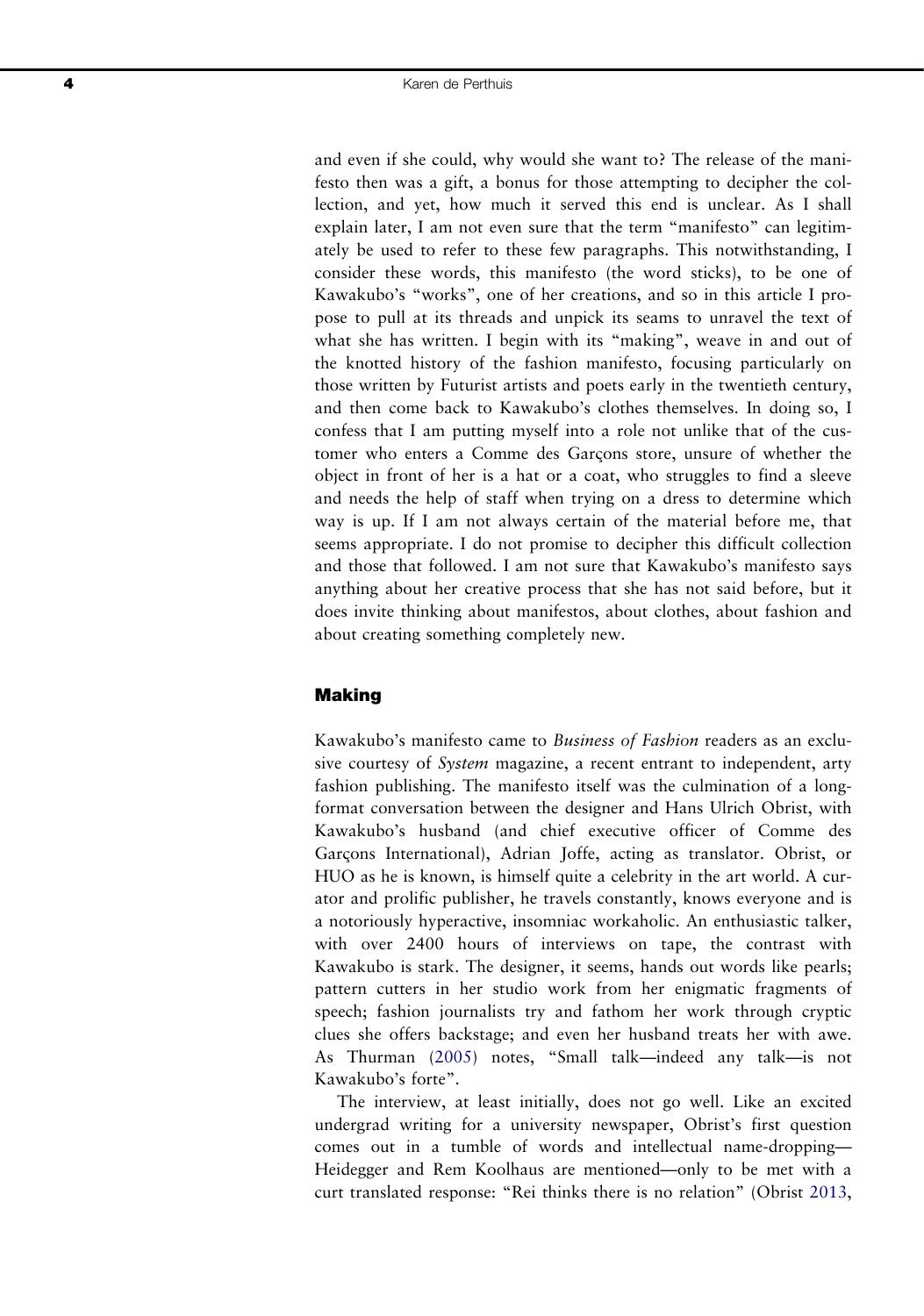Breaking the Idea of Clothes **5** 

<span id="page-5-0"></span>39). As the interview, and the prompts, progress, Kawakubo reveals that she began working as a designer because she could not find the clothes she wanted—and the work allowed her to be independent. There was no epiphany that she could think of, but "a sense of values" (40) was important. She has worked collaboratively—on the media project Six, with photographers, with artists, with the choreographer Merce Cunningham and with Vivienne Westwood—but as for the designers in her stable, Watanabe, Kurihara, Ninomiya and Ganryu, "they're staff, so I wouldn't call it a collaboration" (44). She likes punk, does not need dreams, and does not draw or write down rules; these, she states, "are in her head" (42). Much of what she says in the interview is not new, but an echo of previous public statements, although at one point a surprised Joffe tells Obrist "She's never said that to me before" (41). At the close of the interview, Obrist asks her to write something in handwriting. She resists: it is his thing because he thinks handwriting is disappearing; it is nothing to do with her. Persisting, Obrist suggests she could just write "Comme des Garçons". Kawakubo holds her ground. Joffe's last translated words are: "She expects that none of this was very useful to you" (45). The manifesto arrives a few days later, emailed to Obrist as something of a peace offering, a compromise, an afterword, or perhaps a combination of all three.

#### Manifesto

Once described as "a genre in a hurry" (The Digital Humanities Manifesto 2.0)—possibly in deference to F.T. Marinetti's celebration of speed, transformation and novelty in his landmark Manifesto of Futurism (1909)—the term "manifesto" has a particular historical and political resonance. As signaled earlier, the document I have been calling Kawakubo's manifesto is not described as such in System. Only once it was published on the Business of Fashion website was it branded as "Rei Kawakubo's Creative Manifesto". Not all of it was new, with some lines having already appeared in reviews of the collection in the form of quasi-quotes from the designer. Was this then a case of overreach? Can an emailed statement legitimately be called a manifesto? I think so. Certainly, it has enough of the hallmarks. It is a short, striking gesture that blends creative posturing and artistic vision. If there is also an air of the press release about it, purity of genre has never been a concern of the manifesto, which has "long borrowed from advertising" (Hanna [2014\)](#page-18-0). Kawakubo is also clearly aware of the historical and political connotations of the form, as evidenced by her guerrilla stores, which were run according to a series of strict manifesto-styled guidelines that, when launched, drew comparisons in the press with Marinetti's famous text.

The manifesto, in general, has itself been having something of a fashion moment. Those produced by individual brands mostly read like the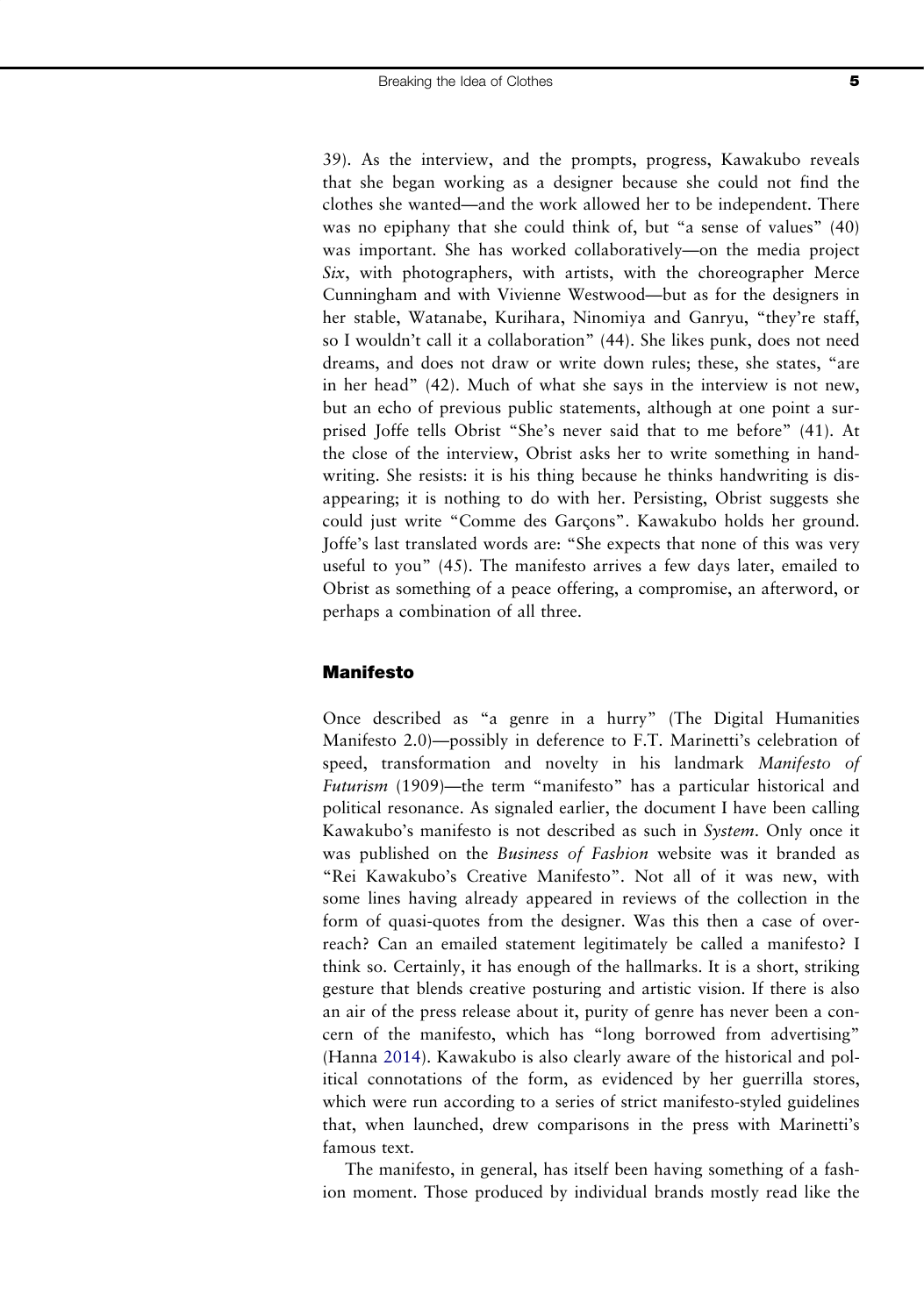<span id="page-6-0"></span>product of a P.R. agency, but more traditional manifestos have been produced by the slow fashion, ethical fashion and sustainable fashion movements. Following such examples, the three-point Detox Fashion Manifesto launched by Greenpeace in 2011 speaks for "a global movement of fashionistas, activists, designers and bloggers united by a belief that beautiful fashion shouldn't cause toxic pollution". Another to attract attention is British designer Vivienne Westwood's ([2007\)](#page-19-0) whimsical, meandering manifesto, which she claims "penetrates to the root of the human predicament and offers the underlying solution". One of Westwood's slogans is "Shop Less Think More", and when it comes to the question of her own role in the fashion system and excessive consumption she requests that if people want to buy her clothes, they "don't buy too much" (Cadwalladr [2007](#page-17-0)). A more sophisticated response to over-consumption and sustainability in the twenty-first century is provided by trend forecaster Lidewij Edelkoort's "Anti-Fashion Manifesto" (Edelkoort [2015\)](#page-17-0), in which she explains why fashion is obsolete, newness no longer interesting, and addresses the repercussions of current fashion practice across institutions, manufacture, industry and media. Kawakubo's [2013](#page-18-0) manifesto voices different concerns. Far from being anti-fashion, it heads in the direction of pure fashion, a point I return to later. More immediately, it reaches inward, searching for the point of creation.

Shifting the line of vision from the present to the past, the fashion manifesto of the early twentieth century belongs to Marinetti and artists of the Futurist avant-garde who produced a number of proclamations on clothing from 1914. In 1920, the Futurist Manifesto of Women's Fashion was published by Volt, the pseudonym of the artist Vincenzo Fani. Most of the other related writings were by Giacomo Balla and concerned men's dress. These include Futurist Manifesto of Men's Clothing, written in 1913, but never published, Futurist Men's Clothing: A Manifesto, published in May 1914, and The Antineutral Suit: Futurist Manifesto, published in September 1914 with contributions by Marinetti (Rainey [2009\)](#page-18-0).<sup>[4](#page-16-0)</sup> Writing at a time when mass production and the ideology of modern consumerism were in their infancy, the Futurists envisioned fashion in a very different light to current thinking. Far from seeing it as a problem, the potential of fashion's built-in obsolescence enthralled them because "it necessitated continued creativity on the part of the artist, provided sensual delights and novelty for the wearerconsumer, and served as a stimulus to the national economy" (Braun [1995](#page-17-0), 34–35). There is much in Kawakubo's manifesto and work that makes me want to compare her work with the writings of Marinetti, Balla and Volt. But if I am going to gather these Futurist artists and poets around Kawakubo, I need first to untangle the ideological and aesthetic differences that might hold them apart.

Despite being considered "the birth scene of aesthetic modernity" (Rainey [2009](#page-18-0), 2), Futurism was the only right-wing movement of the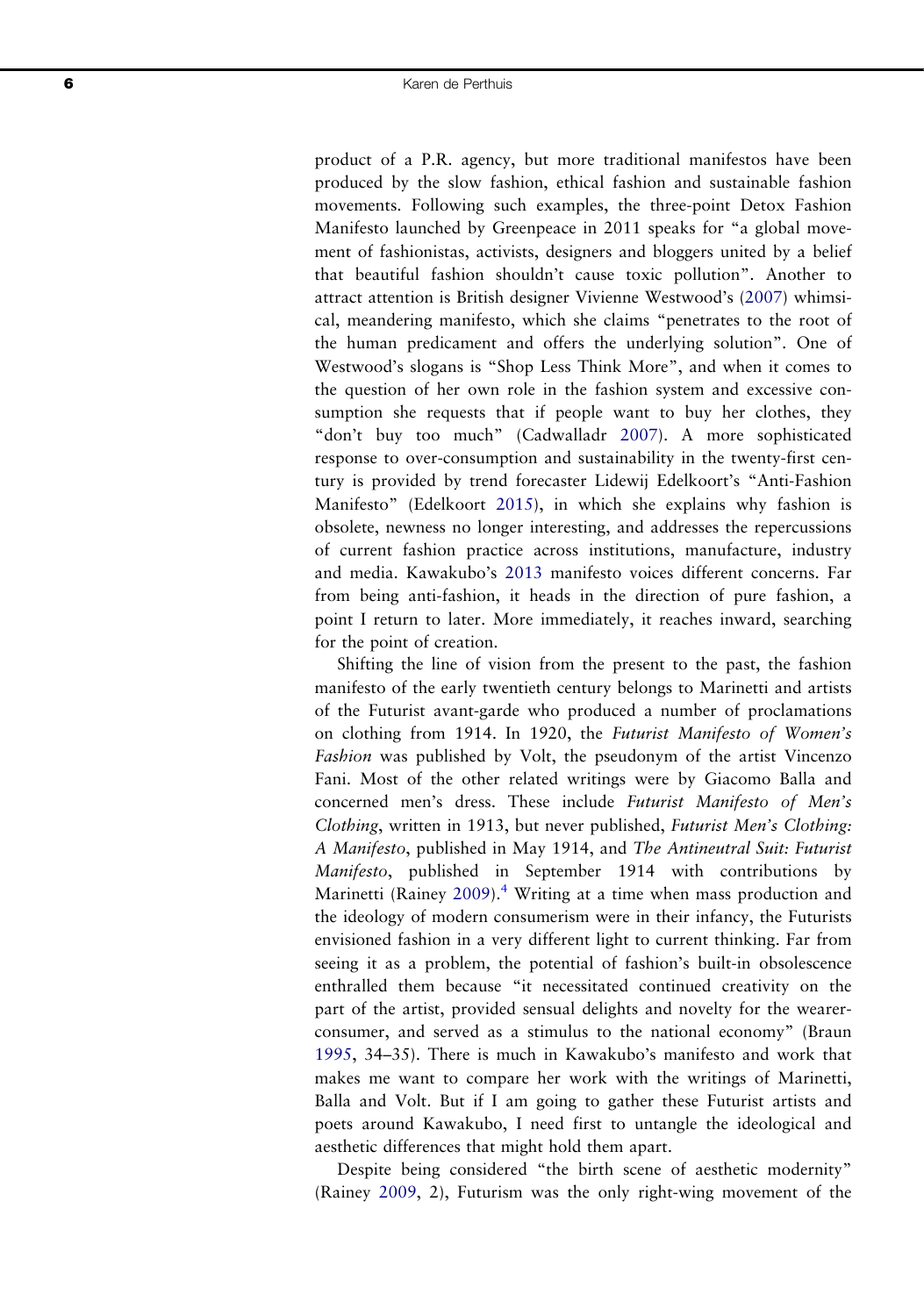<span id="page-7-0"></span>modernist avant-garde, with an ideology controversially tainted by misogyny, nationalist bellicosity and unrepentant fascism. In part, notes Emily Braun, the misogyny of early Futurist writings was tempered by support for the feminist movement after the war (female emancipation would undermine the status quo of social life and traditional institutions such as marriage and the family that the Futurists held in disdain). But this support was short-lived and, at any rate, shot through with inconsistencies. Chauvinistic aggression is woven through the fabric of Volt's proposed designs, with the female body that would wear them idealized as a "machine-gun woman", a daring symbol of the "sapper-soldiers at the avant-garde of an army of lightning" (Volt [1920](#page-19-0), 254). Kawakubo has never identified with any movement, regularly claims she is "not a feminist", and is quiet about her political beliefs. She has, however, suggested letting her clothes speak for her. Following this advice does not necessarily make things much clearer, but what does come through, apart from a determined individualism, is a paradoxical feminizing of military tropes and motifs and a persistent unraveling of gender in all its forms.

In broad terms, the Futurist modern "antihumanity" (Braun [1995](#page-17-0), 34) was to be dressed in simplicity and comfort: freedom of movement, the removal of frivolous detail, the banishment of class distinction in dress, and the integration of new technologies were all embraced. Kawakubo's clothes, especially during the period when Japanese design was sending shock waves through the fashion establishment in the early 1980s, shared these modernist principles but, grounded in Japanese culture, aesthetics and history, this was more by accident than by design and, at any rate, to draw any direct relation would be to ignore the sheer radicalism of what she proposed. Futurist design happened primarily on the surface; transformation in Kawakubo's work is profoundly structural. Then there is the question of color. Kawakubo has long been associated with the radical use of black, the widespread wearing of which in their own time the Futurists despised. Reading Balla's attack on the melancholic, funereal dress of his contemporaries is not unlike reading the derisory reviews Kawakubo received in the conservative press when she first showed in Paris. And when Volt ([1920,](#page-19-0) 253) describes women's clothing as "gray spider webs" of "mediocrity and wretchedness" his tone is echoed six decades later by the critic in Le Figaro who dismissed Kawakubo's "patched up clothes" as "miserablism", "brand new rags … tied up hastily in tatters" (Samet in Fukai [2010,](#page-17-0) 25).

Unlike most, though, the Futurists took fashion seriously. A performance-oriented movement, they valued the inherently performative quality of fashion and, as Braun ([1995,](#page-17-0) 38) notes, "were prescient in understanding clothing design as a legitimate politics of the body". The artistic ingenuity of women's fashion in particular, with its "speed, novelty, courageous creation", inspired Volt [\(1920](#page-19-0), 253) to proclaim it as "the female equivalent of Futurism". Determined to rid the world of what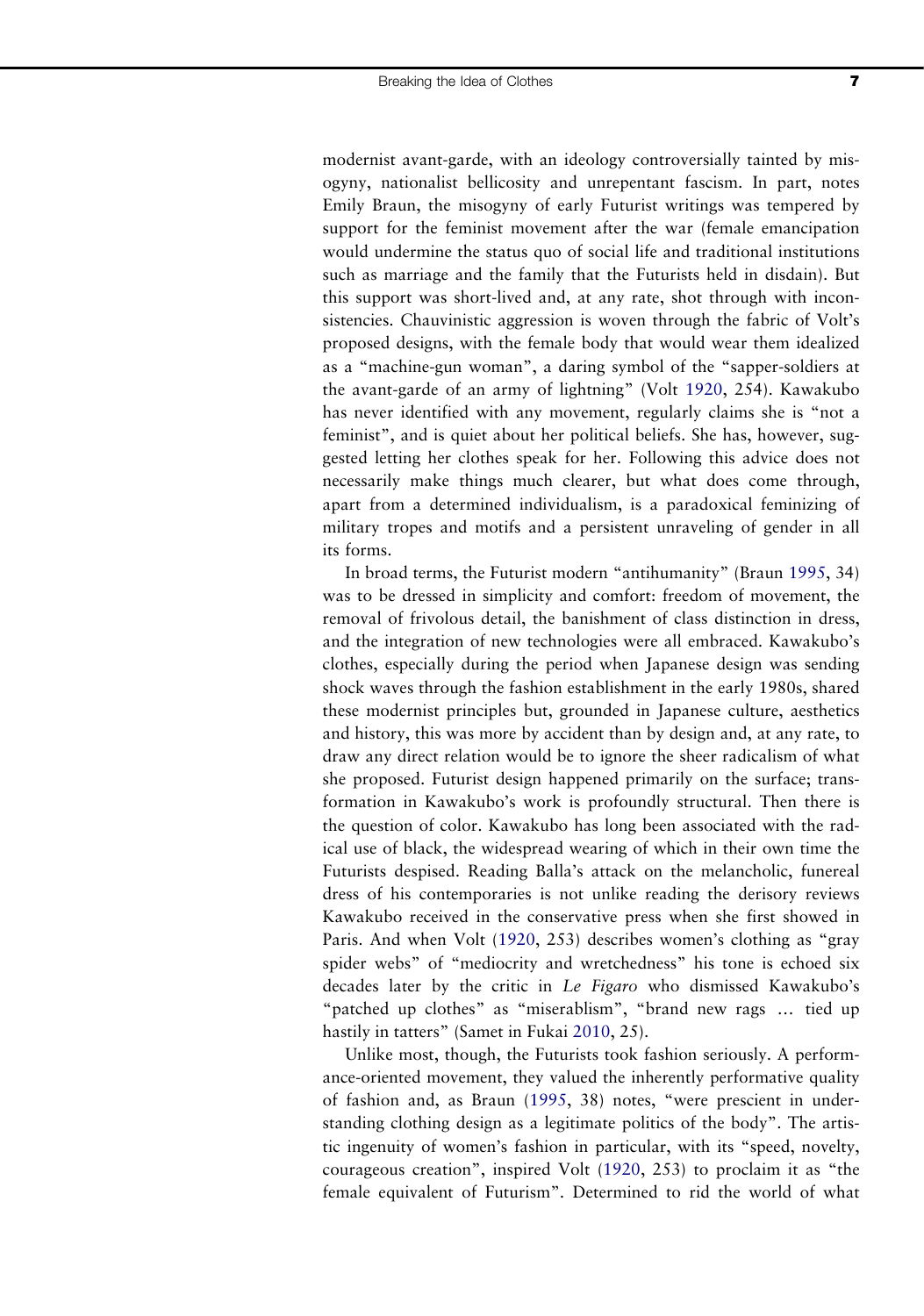<span id="page-8-0"></span>8 Karen de Perthuis

Balla ([1914b,](#page-16-0) 202) denounced as the "mediocrity of moderation, the socalled good taste", the Futurists saw in fashion an opportunity to resist the bourgeois, the anodyne, the conventional, and the routine. What they envisioned, Kawakubo has done. Marinetti claimed that fashion was an art, as much as architecture and music, and advocated women ' s fashion houses be directed by great poets and painters. Left to design their own apparel, he wrote, women could adorn themselves as "an original living poem" (in Braun [1995,](#page-17-0) 38), a delightful, double-edged sword of a description that adapts with ease to the spirit of the woman (or man) clad in Comme des Garçons.

For the Futurists and Kawakubo alike, creativity, invention and the propagation of the new lie at the heart of their aesthetic philosophy. In her creative search for the unknown, writes Kawakubo [\(2013](#page-18-0)), she "only can wait for the chance for something completely new to be born within myself ". Probably the shortest manifesto ever written is Ezra Pound's three-word dictum: "Make it new"; this implicit rejection of the past runs through the rhetoric of both the Futurists ' proclamations and Kawakubo 's public statements. Having long stated that she starts each time "from zero " (Frankel [2001](#page-17-0); Bolton [2017\)](#page-17-0), fashion history holds nothing of value for the designer, she claims, because it refers to objects that already exist (Kawakubo [2013\)](#page-18-0). Volt [\(1920](#page-19-0), 254) mocks the tendency to "revive the classics [and] silly dreams of exhuming the past " and, in his manifesto, champions the dynamism that is at the heart of fashion 's perpetual compulsion towards change, novelty and transformation: How could the past hold any value when fashion was its own revolution, always at the ready to leap "over the vertiginous jaws of the Absurd " ?

The Futurists had limited occasion to transform their sartorial philosophy into actual garments. None were professionals in the clothing industry and so relied on local tailors or, in the case of Balla, family members to make the garments. No designs were ever mass-produced. The archive then is scant. Balla and Fortunato Depero designed costumes for the Ballet Russes; among other items, Balla made studies for a women's bathing costume; there are a few "antineutral" suits, a waistcoat here and there, and some dresses, scarves, blouses and hats. By contrast, Kawakubo has decades of collections, all photographed and documented, often by the most skilled and avant-garde image creators of our era. If a time-travelling Marinetti, Balla or Volt were to dip into this vast archive, he would find much to applaud. One half of the Futurists ' arsenal against bourgeois conformity and staid sartorial conventions was asymmetry—a principle that, from the start, Kawakubo embraced to the extreme in warped and wrapped clothes. The other half was daring use of brilliant color—exemplified in Balla's [\(1913](#page-16-0)) "haphap-hap-hap-happy clothes"—and although Kawakubo was for years closely aligned with anti-color, once "the black regime of Comme des Garçons" (Thurman [2005](#page-18-0)) had become cliché she turned to bold, dynamic color with what could be described as futuristic abandon.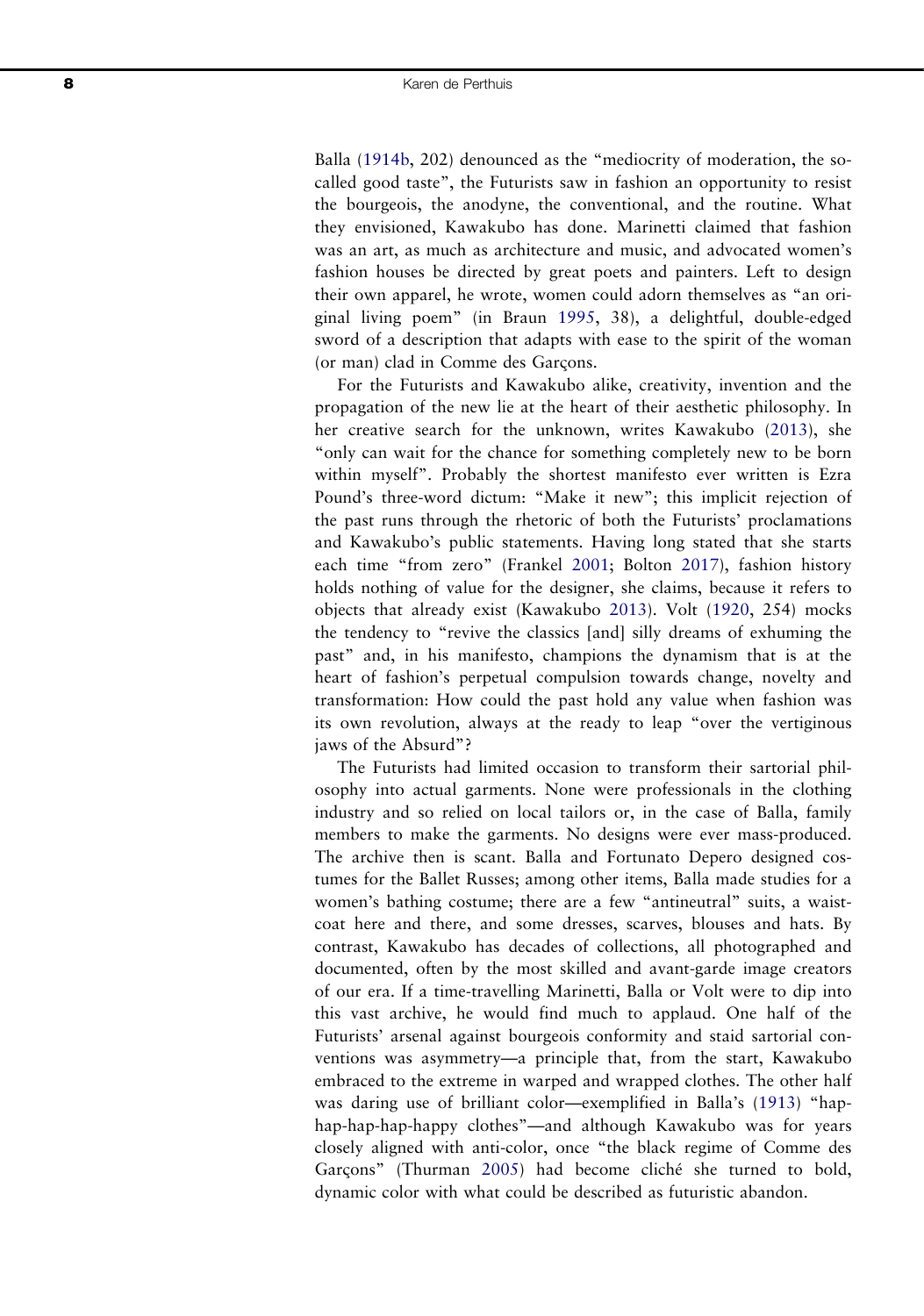Breaking the Idea of Clothes 9

<span id="page-9-0"></span>In the details—of what the Futurists proposed and Kawakubo designed in her signature Comme des Garçons Ready-to-Wear collections—more similarities emerge. In Kawakubo's most discussed collection, Body Meets Dress–Dress Meets Body (spring/summer 1997), Balla's ([1914b\)](#page-16-0) concept of "transformable" apparel and the "ingenious counterdispositions of lines" he called for in The Antineutral Suit are transposed into a reorganization of the body, where the symmetry of desirable curves is mocked, literally pushed aside and distorted by tumorous lumps and bumps. (Indeed, the collection is widely known as "Lumps and Bumps".) Take away the aggressive intent of Volt's (1920, 253) imagined "gowns that trigger surprises and transformations" and his rather vague conception anticipates Kawakubo's ([2013\)](#page-18-0) statement, "I put parts of patterns where they don't usually go". The notion comes to life in Not Making Clothing, as well as in earlier collections. In Cacophony (spring/summer 2008), Brobdingnagian pockets sprung out from beneath their coats; in Adult Delinquent (spring/summer 2010), dresses, skirts and jackets were made entirely of shoulder segments; for No Theme: Multiple Personalities, Psychological Fear (spring/summer 2011), garments came with "spares"—one dress would have two more hanging from the shoulders, and jackets had extra sleeves; and in Hybrid (autumn/winter 2011–2012), components were collaged and reversed in a "half-and-half idea" (Blanks [2011](#page-16-0)) that offered a different proposition when seen from the front or the back. The models on the catwalk of Cacophony had faces painted Pierrot-white with doll-rouge cheeks and yellow-shaded eyes; in other collections, models have worn atomic clouds of candy-colored hair or sculpted curls in stainless steel. Wearing the new styles of clothing, wrote Volt, would require women of daring and courage, characteristics not inessential to the wearer of Kawakubo's experiments in design. The same holds true for the trailblazing women of fashion history. As the student of dress from the Renaissance through to the Belle Epoque will attest, Volt's (1920, 253) proclamation "Women's fashion can never be extravagant enough" is a vision that belongs as much to the past as to the future he imagined—a future that Kawakubo has realized.

### Clothes

A manifesto is a set of rules and Kawakubo likes rules. In the interview with Obrist, rules are a recurring theme. The ground rule is kachikan, which translates as "a sense of values" (in Obrist [2013](#page-18-0), 40). This goes hand in hand with a rule from the manifesto: "Nothing new can come from a situation that involves being free or that doesn't involve suffer-ing" (Kawakubo [2013\)](#page-18-0). There were rules for the Comme des Garçons guerilla concept stores, including the rule that each store close after a year. Once the concept was widely copied by others, she abandoned it altogether; the idea was no longer new and, well, "The rules are the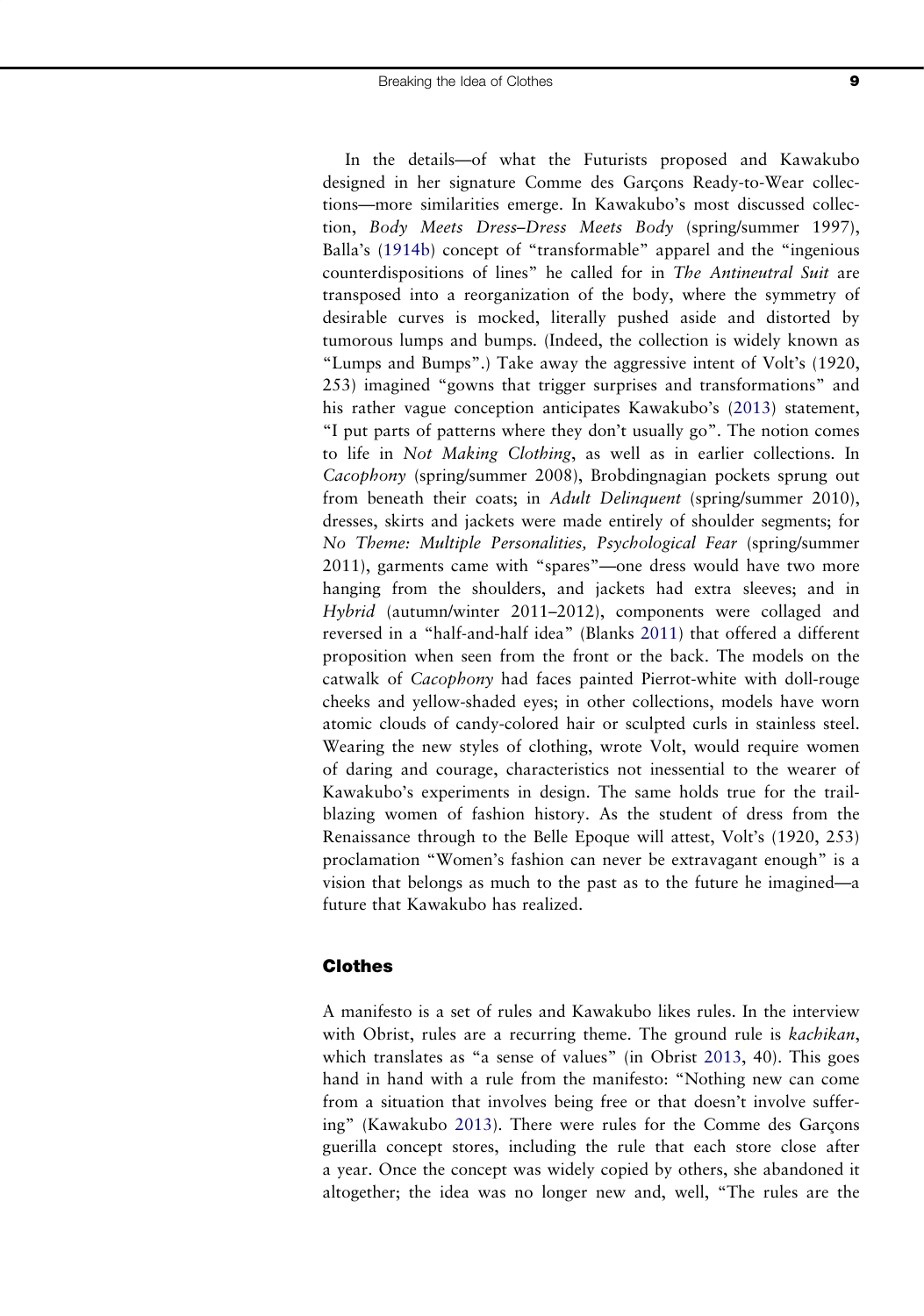rules" (in Obrist [2013,](#page-18-0) 43). While in conversation with Obrist, she makes up a new rule about another of her retail concepts, the DSM "deconstructed" department stores: Paris cannot have one—it is too bourgeois. When it comes to designing her collections, it is by reacting against rules that Kawakubo gets to something new. The rule for the Body Meets Dress–Dress Meets Body collection was "she couldn't do new clothes, so she did new bodies", a rule that was later turned on its head when it came to creating 2 Dimensions (autumn/winter 2012–2013); here the rule was to "ignore the human body" (in Obrist [2013](#page-18-0), 42). Joining this cluster of rules is Kawakubo's spring/summer 2014 collection where breaking the idea of clothes began with the designer trying to not make clothes at all.

In System magazine, the 23 looks of this collection are described as "sculptural objets", nothing like the "mere clothes" that the rest of "the fashion industry spews out every season" (Obrist [2013,](#page-18-0) 39). So, what do these "not clothes" look like? The image—from the catwalk and System's accompanying editorial, photographed by Juergen Teller-is my source. First, the catwalk. The dominant colors are black, white and violent fuchsia, interspersed with touches of cobalt, lavender and yellow. Taffeta and ruffles make a regular appearance and so does the skeletal memory of the crinoline and the farthingale. (Despite the rhetoric of her manifesto about working in a void of fashion history, the hypertrophic styles of European women's fashions of previous centuries are regularly reconfigured in Kawakubo's collections.) Nothing is where it should be or what it should be. The "crinoline" is over the dress; a single layer of fabric emits a three-dimensional sheen; skirts are padded and quilted into worm-farms of tumors; there are complicated origami folds; and flatpack pleated dresses look more like the cardboard used to create the pleats than the finished garment itself. It is hard to make sense of it all. What comes to mind is that the contents of an industrial fabric warehouse were blown into the Comme des Garçons workroom via pneumatic tube and a talented alien was tasked with putting it all together.

Typically, magazine editorials dilute the catwalk vision. In the System sequence of photographs the catwalk models' unhealthy pallor and off-kilter, black lipstick are wiped clean and the elaborate hair sculptures by long-time Kawakubo collaborator Julien d'Ys are replaced by a simple messy schoolgirl chignon. But the complexity of the clothes remains. On its cover, System depicts the model wearing a leg-of-mutton gown in aubergine taffeta under a Kevlar crinoline body frame [\(Figure 1](#page-11-0)). On the pages inside, she wears a tunic with asymmetrical panels of box-pleats made from what looks like tailor's fusing; there is a dress that nods to Balenciaga but has the proportions of a car seat; and a slashed black silk oversized Halloween-pumpkin dress is worn with vermillion Mr Squiggle booties. Struggling to describe these objects, I find myself referencing existing fashion, former styles, other designers; unfortunately, all the selfreferential tropes of fashion that Kawakubo hopes to escape by not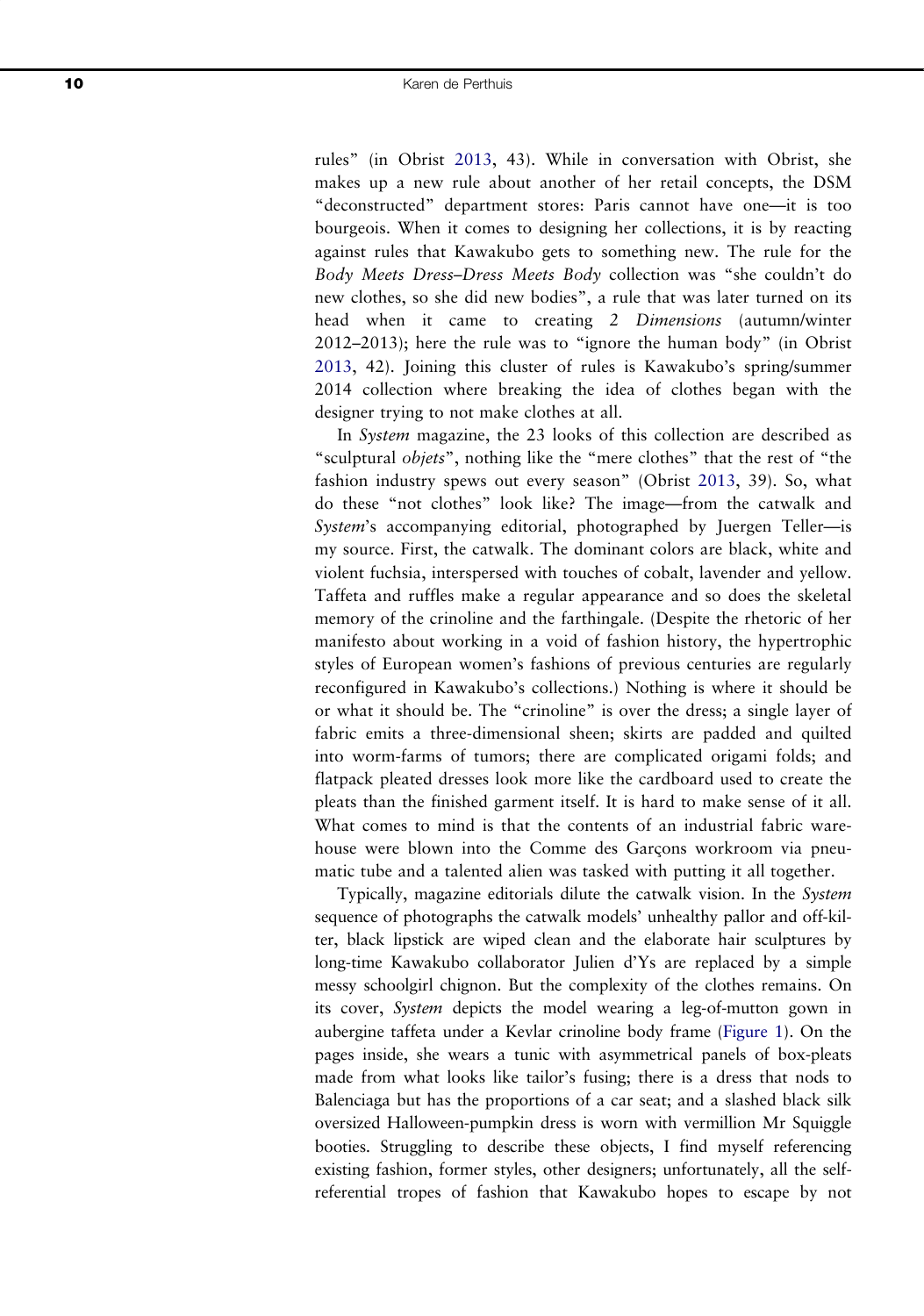<span id="page-11-0"></span>Lily McMenamy No.1, Comme des Garçons spring/summer 2014, Paris 2013. © Juergen Teller. All rights reserved.



looking at "silly" magazines or fashion history are impossible to avoid. I want to resist taking the path of fashion journalists and the tendency to explain away these garments as conceptual art, "not fashion"; but I cannot do much better than recalling the point made by Thomas Carlyle [\(1975,](#page-17-0) 25–26) that in all of history's "Modes and habilitory endeavours, an Architectural Idea will be found lurking". That is the problem with creating something new; everyday vocabulary pulls up short when even a simple word such as "sleeve" loses its meaning, when the thing it refers to is not where it should be and does not look like any sleeve you might have seen before. At the same time, I am beginning to understand that perhaps this is how you break the idea of clothes—in increments, one pattern piece at a time.

When Kawakubo [\(2013](#page-18-0)) writes "I break the idea of 'clothes'", she places the word "clothes" in quotation marks, thus putting into doubt what we take for granted. Getting dressed, being clothed is an everyday practice that, writes John Harvey [\(2008](#page-18-0), 11), is "helpful to us in the daily business of life". But what he calls "the normal work of clothes" (2) is far from simple. As an outer shell, a soft husk, as "armor", clothes provide a physical and symbolic barrier between ourselves and the world. Linked to gendered, cultural and social identities, they connect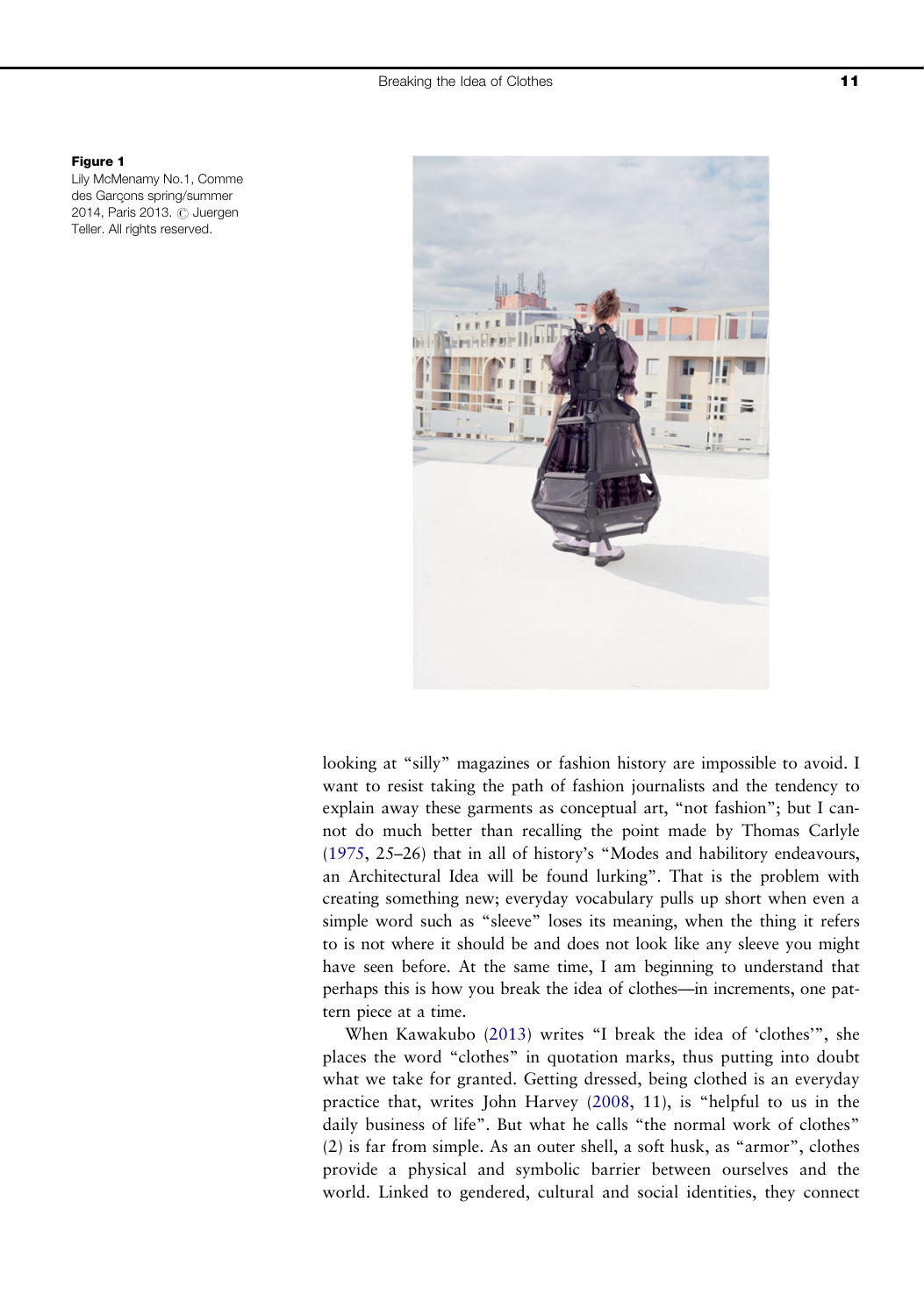<span id="page-12-0"></span>us to others, but can also separate and protect us from their gaze. They adorn, they attract, they repel, they seduce. They can be beautiful or ugly, invoking admiration, ridicule, respect, vitriol, mistrust or suspicion. They give comfort and cause pain. As an ornament of the soul, they expose and disguise. They can work metaphorically, transferring their own qualities of style, fabric and texture to our characters, our actions and our thoughts. They can lie and be treacherous, turning against us when we least expect it. They can go completely unnoticed or matter very much.

In breaking the idea of clothes, Kawakubo does not so much ignore the normal work of clothes as add to what clothes do, to what they can be. She changes what clothes signify, confounding register and mode. This was famously the case with the series of collections that began with Holes (autumn/winter 1982–1983), in which the designer literally broke down cloth and clothing. Fragile silks were tortured, crumpled and baked; threads were left dangling on terminally unfinished garments; woolen jumpers were shot-gunned with holes and called "lace". Commentators, reaching to understand this new sartorial language, referred first to European fashion history and the Renaissance practice of "slashing" before settling on the theory of deconstruction by way of explanation. Taken in the context of Japanese culture, however, explains Akiko Fukai ([2010,](#page-17-0) 15), what Kawakubo and Yohji Yamamoto (with whom she is invariably paired in discussions of this period) introduced to a Western audience were the principles of the Japanese terms *wabi*, "without decoration or visible luxury", and sabi, "old and atmospheric". The curator Harold Koda described this concept as the "aesthetics of poverty" (in English [2005](#page-17-0), 29). On the one hand, it was praised by observers such as Polly Mellon for "showing the way to a whole new way of beauty" (in Fukai [2005](#page-17-0), 20), with fans such as the filmmaker (and erstwhile Comme des Garçons model) John Waters [\(2010](#page-19-0), 103) embracing it as "disaster at the drycleaners". On the other hand, for those critics discomfited by the appearance of garments that rejected every rule of Western dressmaking and aesthetics, the collection was "threadbare" and "unwearable" (in Waters [2010,](#page-19-0) 103). In time, the aesthetic became diluted, familiar and mainstream; rebranded as "grunge", it was entirely wearable and no longer shocking. The rules of conventional fashion had been broken, writes Fukai [\(2005](#page-17-0)), and out of this clothing itself had been redefined.

#### Fashion

The role of fashion in Kawakubo's work cannot be emphasized enough. Even those who claim that "Rei Kawakubo doesn't really do fashion" (Mower [2013](#page-18-0)) accept that these objets are, surprisingly, commercially successful as clothes, with her designs widely copied and destined to influence "swaths of mass fashion" (Mower [2011\)](#page-18-0). Extreme asymmetry,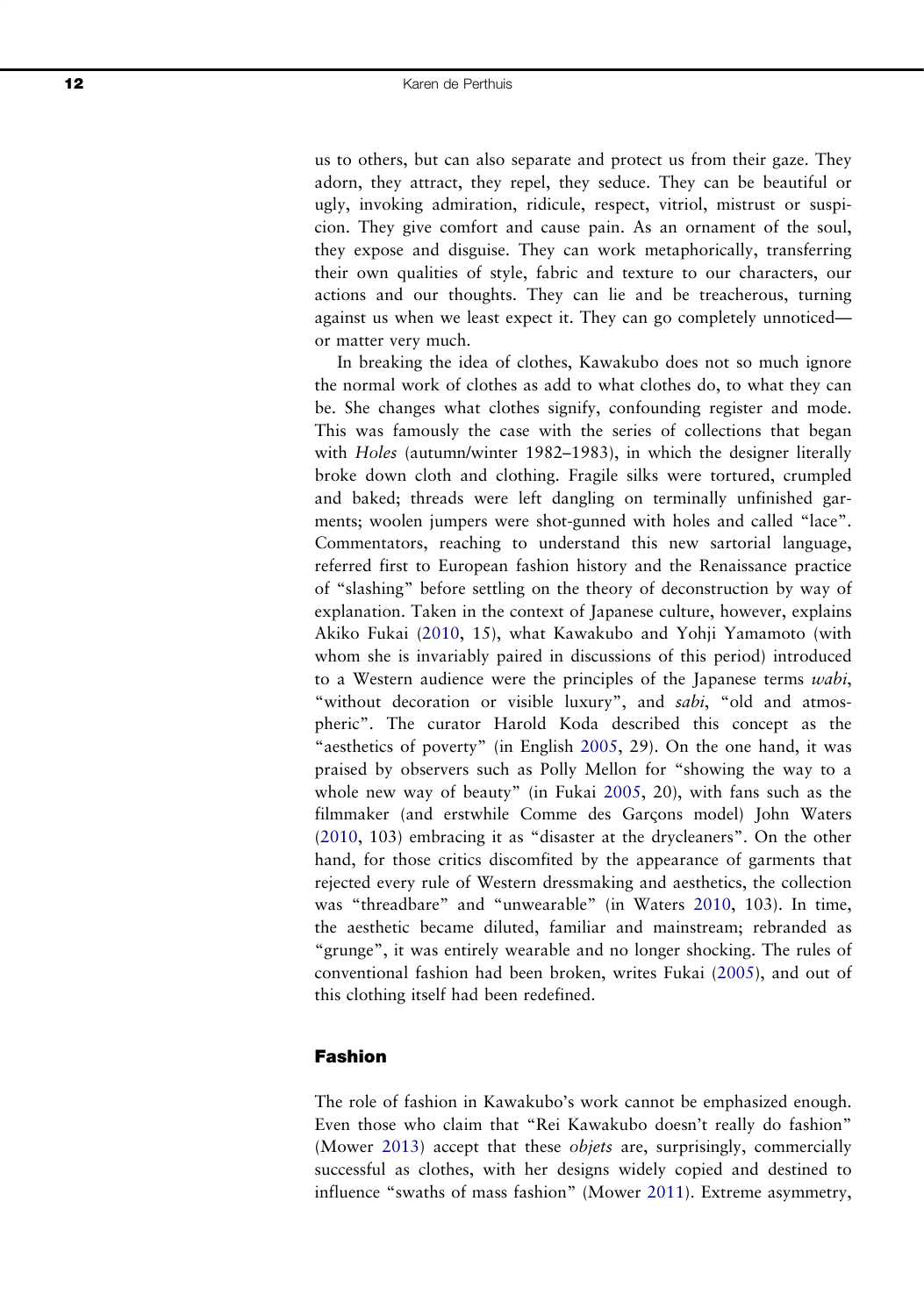<span id="page-13-0"></span>unfinished garments, unorthodox padding, lattice work, tough-frilliness, cutouts, sliced-and-diced tailoring and the sartorial underpinnings of centuries past are all favorite tropes and motifs of Kawakubo's that have re-emerged in the work of other designers, as well as in the mainstream. It is also true that Kawakubo herself revisits and refines her archive. Amazingly, almost without fail, what she produces is shockingly new. If, as Harvey ([2008,](#page-18-0) 4) writes, "fashion may exaggerate to make its point", then Kawakubo exaggerates the normal work of fashion. Everything that defines fashion—change, transformation, artifice, excess, novelty and the new—is amplified and pushed to the limit in her clothing design. In the Comme des Garcons Ready-to-Wear collections that followed Not Making Clothing she continued to break new ground and present images of a dressed body as it had not been seen before. MONSTER (autumn/winter 2014–2015) included gargantuan suit jackets, crop tops with sleeves knotted to sleeves that left cuffs trailing along the catwalk, and bundles of woolen jackets that were tangled together, gripping at the body for dear life. Whole figures were draped and obscured. Blood and Roses (spring/summer 2015) was entirely in red, with the models enveloped in tumbling vines of roses, trapped in violent blood-splattered canvases or dressed in garments that glistened like bodies turned inside-out. In The Future of the Silhouette (autumn/winter 2017–2018), bulbous, oversized garments sculpted the models' bodies into the shape of inflated and distorted Stockman dummies. Materials (described by Kawakubo as "non fabric") were fashioned into insulating waddings of reconstituted lint or patchworked underfelt and married with foil, brown pattern-paper and other non-wovens to create bodies resembling shape-shifting magnets that had attracted the exploding innards of a factory ceiling, or the by-products of a workroom floor.

The difficulty of understanding these uncompromising collections, the attempt to decipher what Kawakubo might be saying about the world, about bodies, about gender, about clothes, about fashion, is a recurring theme in writing by fashion journalists. In reviews, recourse to explaining it away as art is common. In pushing "the boundaries of what 'fashion' is and whether that word even has to translate into wearable clothing", Kawakubo's work "is similar to any other modern art form designed to stir the mind and delight the eye", writes Suzy Menkes [\(2013](#page-18-0)). Other journalists also raise the "art question" (Armstrong [2014](#page-16-0)), describing Kawakubo's visions on the catwalk "confrontational art" or "perambulating art". Such reviews are written by experts in the field whose presence at the shows, with all the atmospherics provided by music, light and audience, and with access (or proximity) to Kawakubo backstage provide valuable, immediate and often thoughtful reports of collections that can only be viewed by the rest of us via the printed image or online. But in the lead-up to the exhibition at The Met (with its assertion of Kawakubo's work as the "Art of the In-Between"), the art question became unavoidable. Categorizing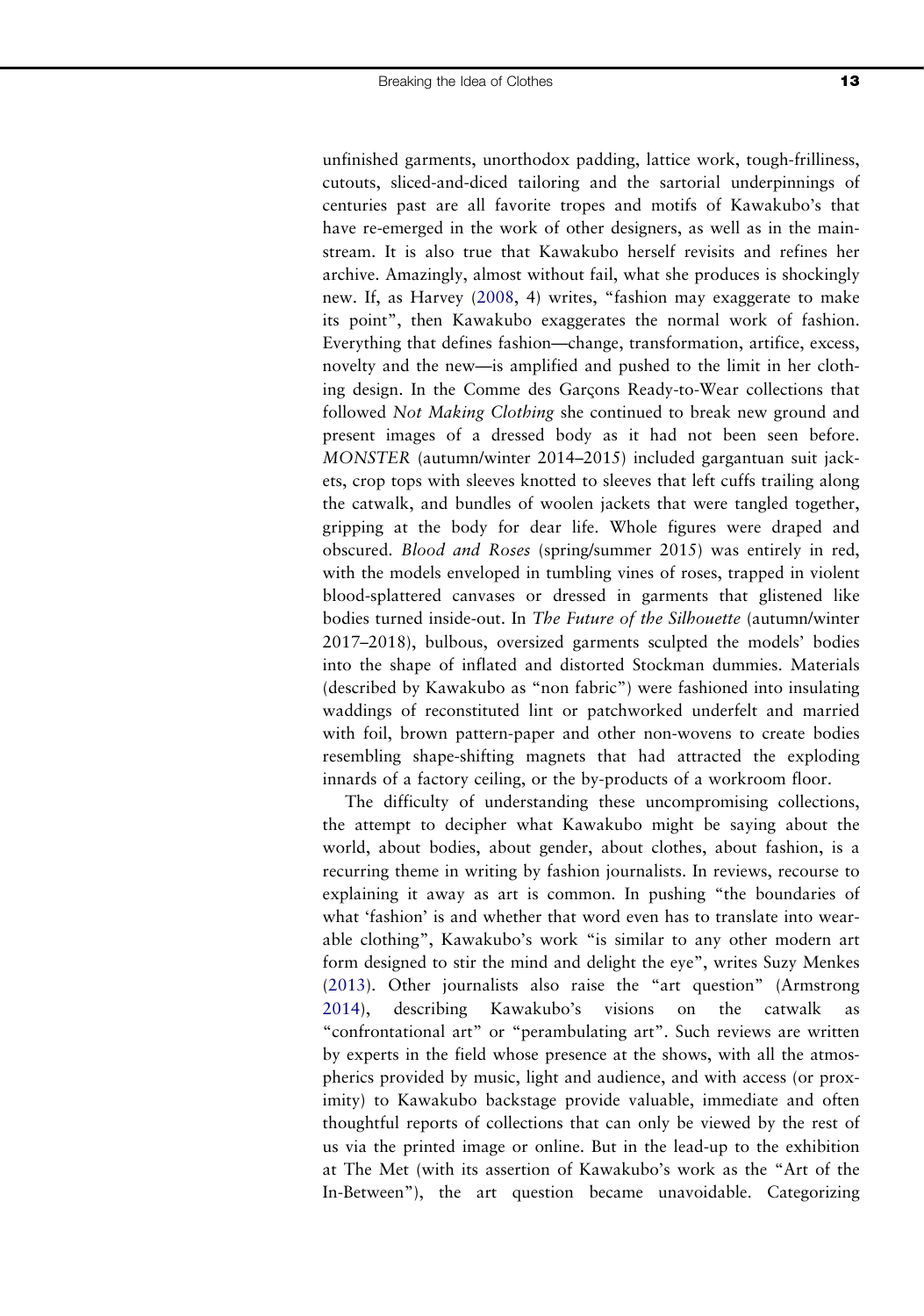<span id="page-14-0"></span>fashion as art—especially cutting-edge fashion out of Japan—is not a recent development; more than three decades have passed since ArtForum magazine featured on its cover a rattan bodice by Issey Miyake, permanently (it now seems) blurring the boundaries between art and fashion. Of course, fashion can be an art form or object, as well as an industry defined by brands and trends. But with the art–fashion– commerce nexus increasingly merging in the production and consumption of commodities and cultural knowledge, the uncritical categorization of it as such remains problematic (see Steele [2008](#page-18-0); Melchior and Svensson [2014](#page-18-0); Vänskä and Clark [2018](#page-19-0)).

Over the years, Kawakubo has steadfastly resisted the label of "artist", proclaiming instead that she is a "businesswoman" or, on occa-sion, an "artist/businesswoman" (Thurman [2005](#page-18-0)).<sup>[5](#page-16-0)</sup> Against this stands her insistence on a creative process where she starts from zero every time, working out of a void in a manner that (at least in the Western tradition) we associate with the artist-genius-creator. Neither proposition is without its flaws, but whatever it is that Kawakubo does, there is no need to remove it from the realm of fashion, nor of clothes. Rather, the inability, the resistance, the hesitancy to speak of Kawakubo's clothes qua clothes and the tendency to displace the term "fashion" with "art", "anti-fashion" or a "refusal" of fashion all together, overlooks what it is that fashion is capable of doing—and being. What Kawakubo demonstrates repeatedly is that—despite needing to dress the human body—beyond human imagination, sartorial fashion is a phenomenon with few limits. Like the constructivist clothing designers Vavara Stepanova and Liubov Popova, who "remodelled themselves not as artists but as artist-producers or artist-engineers, questioning the role of the modern artist and the very ontology of art in the process" (West [2013](#page-19-0), 77), Kawakubo forces us to question the ontology of fashion. Her work is challenging because it deals with new realities, ones that do not already exist. Again and again she proves that fashion can be abstract, conceptual, experimental, confrontational, hyperimaginative and artistic while still remaining within the realm of the body, and while still being wearable and commercially viable as clothes. She does this by setting herself the quest of finding something completely new. More than fashion as art, this is fashion intensified.

A year after the manifesto accompanying Not Making Clothing appeared, Kawakubo showed Ceremony of Separation (autumn/winter 2015–2016), a collection with 18 looks restricted to a strict palette of gold, black and white. Brocade, lace and tulle dominated, decorated with touches of fur, satin and PVC. There were massive bows, unexpected cutouts, a spherical sandwich-board dress, bodies all bundled and tied, and the familiar refrain of tumorous padding that distorted the frames of models whose faces were obscured behind severe "lace" veils of hair. To those present it felt like a culmination or a requiem and was written about in mournful, elegiac terms. Might the suffering that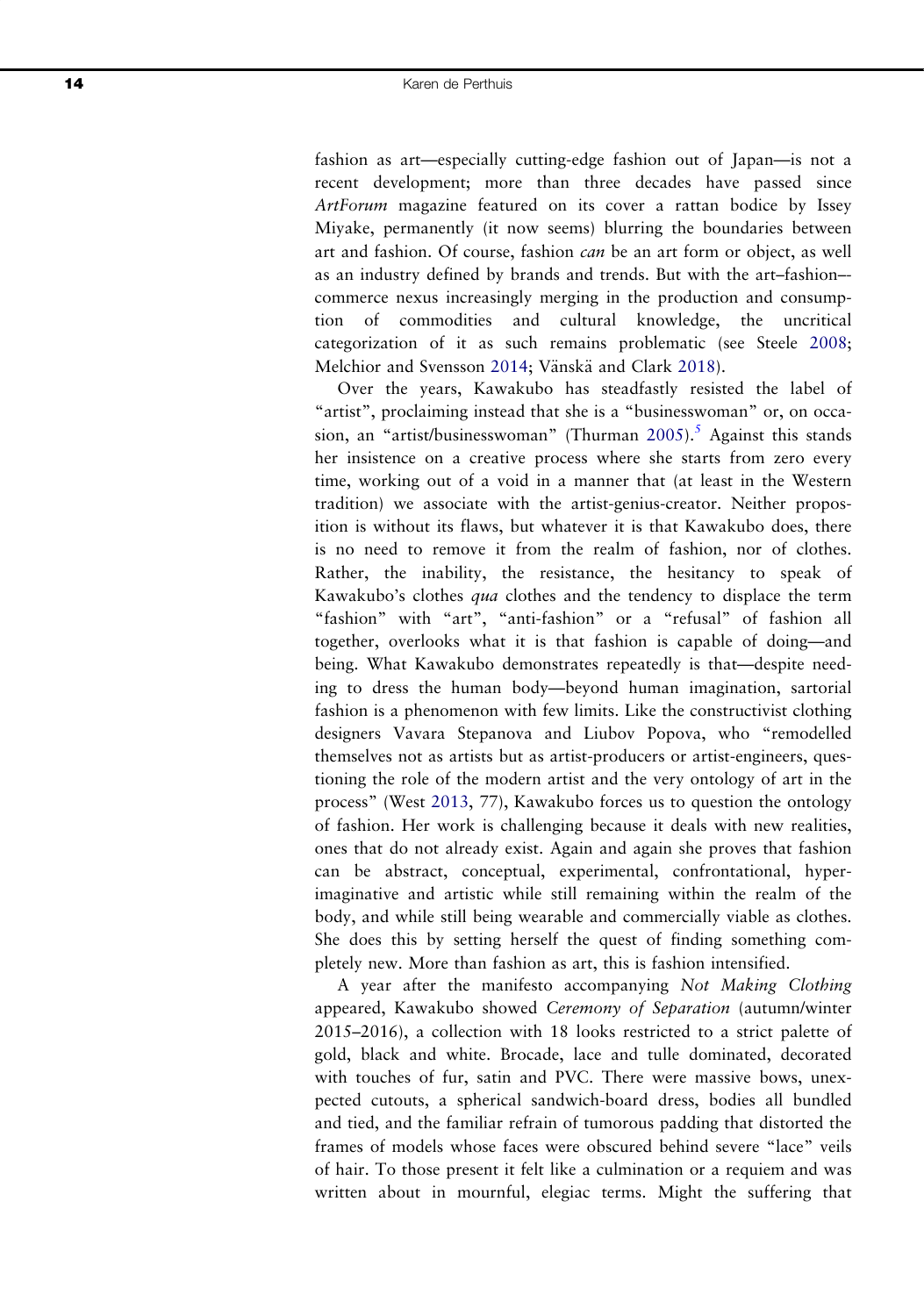<span id="page-15-0"></span>Kawakubo wrote about in the manifesto as being essential to creating something new finally have taken its toll? Could this collection be her last? The palette of white, black and gold, wrote Jo-Ann Furniss ([2015\)](#page-17-0), "took on the ritualised connotations of grief: white as the Eastern expression of loss, black as the Western, and gold the most ornately ceremonial with its role in the burial rituals and death masks … found in ancient tombs … of the Egyptian pharaohs"; in these clothes, Kawakubo was addressing "the finality of death".

As has often been observed, death and fashion are never far apart (see Benjamin [1999](#page-16-0); Evans [2003](#page-17-0); Vinken [2005](#page-19-0); Barthes [2006\)](#page-16-0). Predicated on constant change and the repudiation of the immediate past, fashion's creations are fleeting and ephemeral, "meant to live for a few perfect moments and then be replaced by the next" (Hollander [1994](#page-18-0), 164). But fashion's is a strange kind of death, one without finality, one that heralds endless rebirth and renewal. When on the catwalk and in the shops trends are rehashed and the past endlessly exhumed, when on the street and in our daily lives the "new" is rarely new, it is easy to think of fashion in its debased form of novelty. Yet, this erasure of the past reveals an unrestrained compulsion to create new realities. It is this that fashion insiders witness in the presence of a Comme des Garçons show. Starting out with "the intention of not even trying to make clothes" (Kawakubo [2013\)](#page-18-0), the designer waits for something completely new to be born and, out of this waiting, out of this suffering, Rei Kawakubo creates pure fashion.

#### Disclosure Statement

No potential conflict of interest was reported by the author.

#### Notes

- 1. The titles applied to Comme des Garcons collections are derived from the typically cryptic and riddle-like directives provided by Kawakubo to journalists and so can be inconsistently applied in reportage and commentary of the designer's shows. In this article, where relevant, I have employed the titles as listed in the exhibition catalogue for Rei Kawakubo/Comme des Garçons: Art of the In-Between (Bolton [2017](#page-17-0)).
- 2. A more nuanced view was offered by Jo-Ann Furniss ([2013\)](#page-17-0) on the Vogue website, who wrote: "To pass judgments on 'wearability' or 'practicality' just seems facile, especially as figures such as Leigh Bowery have existed in the past and helped move the goal posts of the perception of clothing and fashion."
- 3. While a detailed discussion of how Kawakubo's work has been critically analyzed is beyond the scope of this article, fashion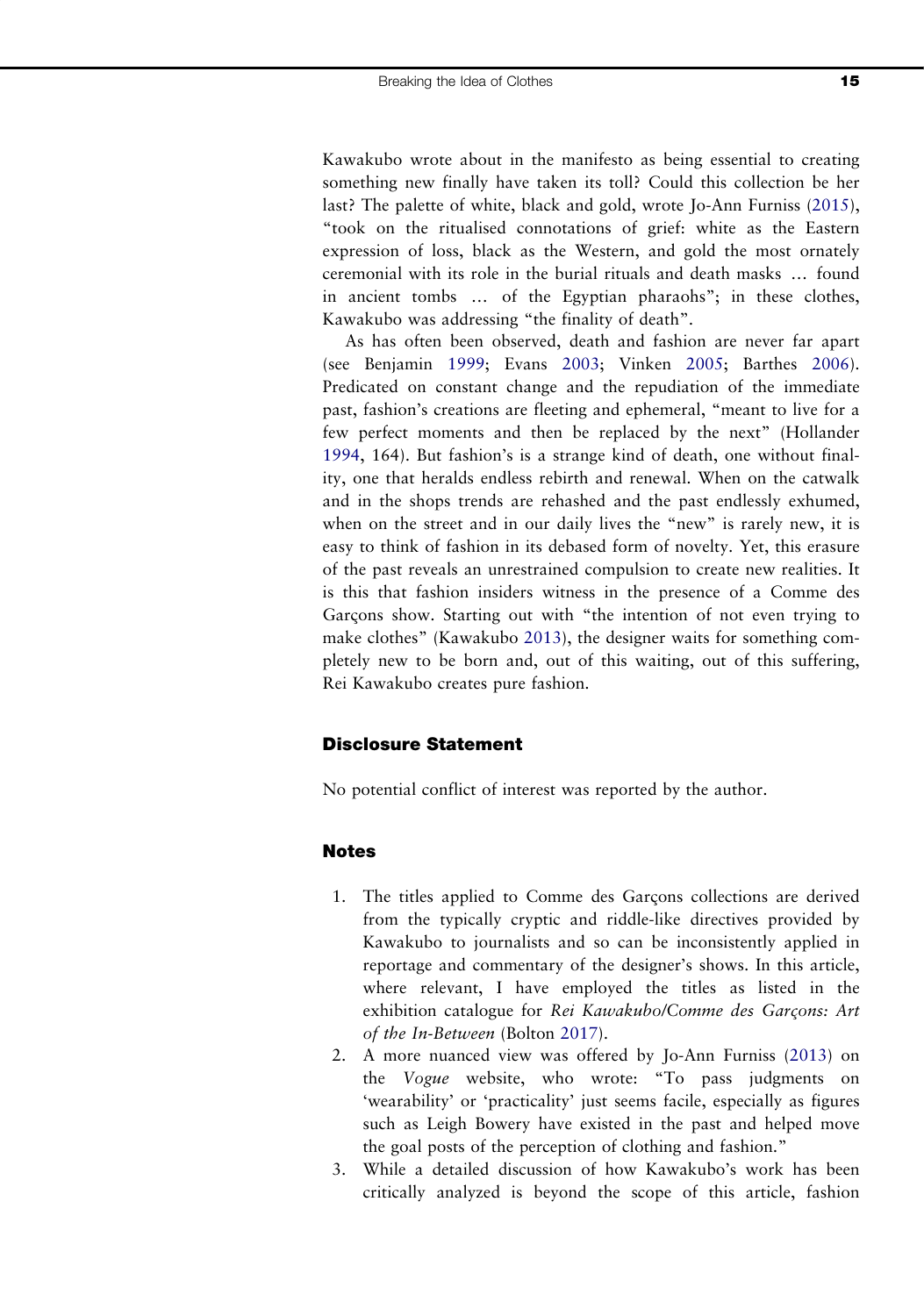<span id="page-16-0"></span>scholars have employed a range of methodological approaches, including deconstruction (English [2005](#page-17-0), [2011;](#page-17-0) Martin and Koda [1993\)](#page-18-0), the Bahktinian grotesque (Granata [2017](#page-18-0)), and the aesthetic principles of Zen Buddhism (Bolton [2017;](#page-17-0) Fukai [2005](#page-17-0)).

- 4. A second generation of Futurists formulated fashion manifestos in the early 1930s: The Aesthetics of Dress: Sunny Fashion, Futurist Fashion (1930); Manifesto for the Transformation of Male Clothing (1932); The Futurist Manifesto of the Italian Hat (1933); and The Futurist Manifesto of the Italian Tie (1933). All reprinted in Stern ([2005\)](#page-18-0). Concerned primarily with creating a nationalist, anti-northern style that was practical, hygienic and responded to the Italian climate, these manifestos do not fall within the interest of this study.
- 5. Perhaps exhausted by the need to constantly disclaim the label of artist, in the publicity and publications surrounding the exhibition at The Met, Kawakubo appeared to reluctantly accept the title so often bestowed on her (see de la Haye and Horsley [2018](#page-17-0)). However, Bolton ([2017,](#page-17-0)15) confirms that she continues to refuse the title even as she concedes that fashion could be considered as art.

### References

- Armstrong, L. [2014.](#page-13-0) "The Art Question at Comme Des Garçons." The Telegraph, September 28. Accessed 9 July 2018. Available at: [http://](http://fashion.telegraph.co.uk/Article/TMG11126324/951/Paris-Fashion-Week-The-art-question-at-Commes-des-Garcons-springsummer-2015.html) [fashion.telegraph.co.uk/Article/TMG11126324/951/Paris-Fashion-Week-](http://fashion.telegraph.co.uk/Article/TMG11126324/951/Paris-Fashion-Week-The-art-question-at-Commes-des-Garcons-springsummer-2015.html)[The-art-question-at-Commes-des-Garcons-springsummer-2015.html](http://fashion.telegraph.co.uk/Article/TMG11126324/951/Paris-Fashion-Week-The-art-question-at-Commes-des-Garcons-springsummer-2015.html).
- Balla, G. [1913.](#page-8-0) 2001. "Futurist Manifesto of Men's Clothing." In Futurist manifestos, edited by Umbro Apollonio, 132–134. Boston: MFA Publications.
- Balla, G. 1914a. 2009. "Futurist Men's Clothing: A Manifesto." In Futurism: An anthology, edited by Lawrence Rainey, Christine Poggi and Laura Wittman, 194–195. New Haven: Yale University Press.
- Balla, G. [1914b](#page-8-0). 2009. "The Antineutral Suit: Futurist Manifesto." In Futurism: An anthology, edited by Lawrence Rainey, Christine Poggi and Laura Wittman, 202–204. New Haven: Yale University Press.
- Barthes, R. [2006](#page-15-0). The Language of Fashion. Translated by Andy Stafford. Edited by Andy Stafford and Michael Carter. Sydney: Power Publications.
- Benjamin, W. [1999](#page-15-0). The Arcades Project. Translated by Howard Eiland and Kevin McLaughlin. Cambridge, MA: Harvard University Press.
- Blanks, T. [2011](#page-9-0). "Fall 2011 Ready-to-Wear Comme Des Garçons." Vogue [website], March 5. Accessed 9 July 2018. Available at: [http://www.vogue.com/fashion-shows/fall-2011-ready-to](http://www.vogue.com/fashion-shows/fall-2011-ready-to-wear/comme-des-garcons)[wear/comme-des-garcons](http://www.vogue.com/fashion-shows/fall-2011-ready-to-wear/comme-des-garcons).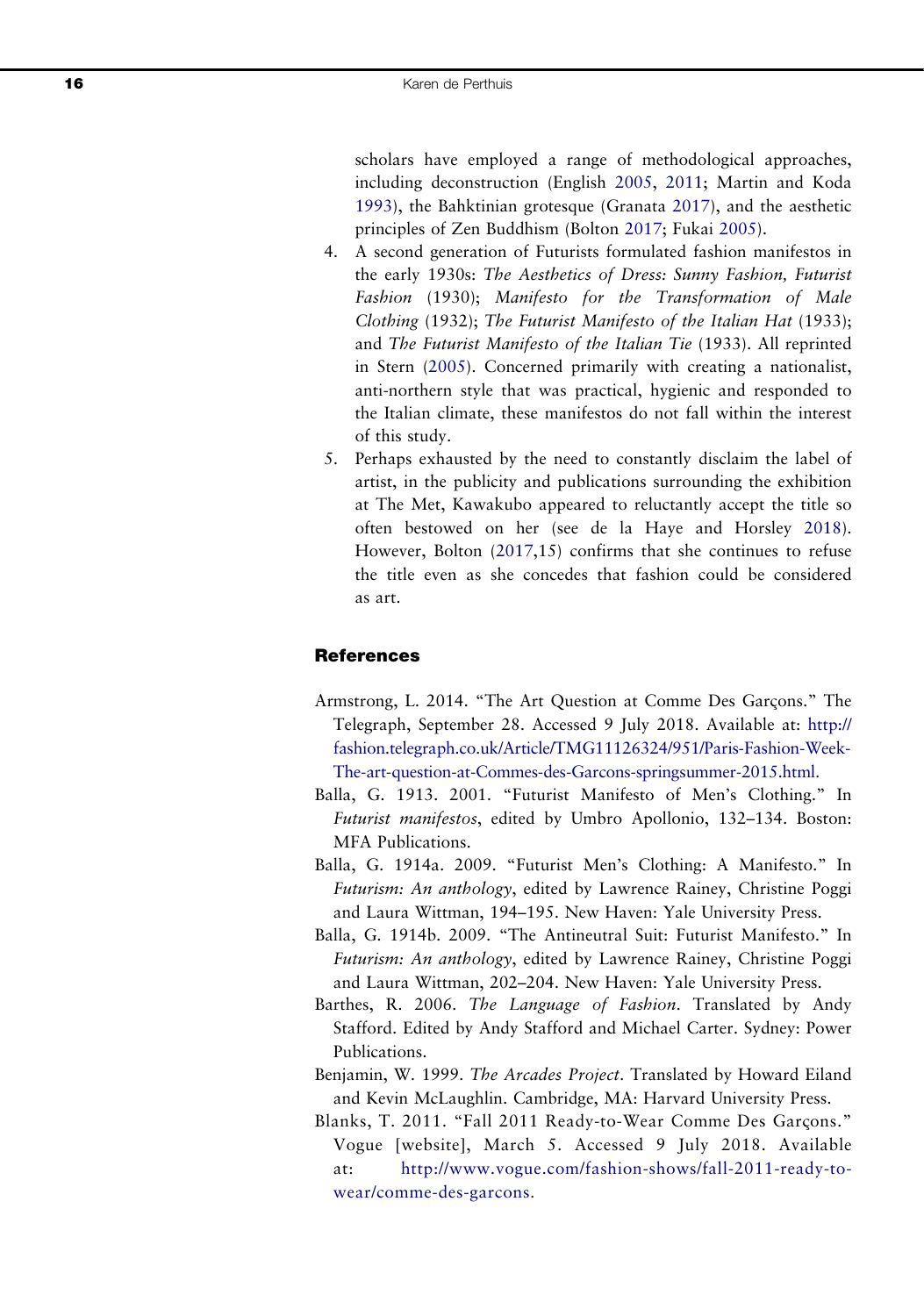- <span id="page-17-0"></span>Bolton, A. [2017.](#page-3-0) Rei kawakubo/comme des garcons: art of the in-between. New Haven: Yale University Press.
- Braun, E. [1995](#page-6-0). "Futurist Fashion: Three Manifestoes." Art Journal 54 (1): 34–41. doi:[10.1080/00043249.1995.10791674](https://doi.org/10.1080/00043249.1995.10791674).
- Bumpus, J. [2013](#page-3-0). "Spring/Summer 2014 Ready-to-Wear Comme Des Garçons." Vogue [website], September 28. Accessed 5 July 2018. Available at: [http://www.vogue.co.uk/fashion/spring-summer-2014/](http://www.vogue.co.uk/fashion/spring-summer-2014/ready-to-wear/comme-des-garcons) [ready-to-wear/comme-des-garcons.](http://www.vogue.co.uk/fashion/spring-summer-2014/ready-to-wear/comme-des-garcons)
- Cadwalladr, C. [2007.](#page-6-0) "I don't feel comfortable defending my clothes." The Guardian, December 2. Accessed 9 July 2018. Available at: [http://www.theguardian.com/lifeandstyle/2007/dec/02/fashion.women.](http://www.theguardian.com/lifeandstyle/2007/dec/02/fashion.women)
- Carlyle, T. [1975](#page-11-0). Sartor Resartus. London: J.M. Dent & Sons.
- De la Haye, A., and J. Horsley. "Rei Kawakubo. Comme Des Garçons. Art of the in-Between." Fashion Theory :1. Advance online publication. doi[:10.1080/1362704X.2018.1465303](https://doi.org/10.1080/1362704X.2018.1465303).
- Detox Fashion Manifesto. Accessed 9 July. Available at: [https://act.](https://act.greenpeace.org/ea-action/action?ea.client.id=1844&ea.campaign.id=34920&ea.tracking.id=gpi) [greenpeace.org/ea-action/action?ea.client.id](https://act.greenpeace.org/ea-action/action?ea.client.id=1844&ea.campaign.id=34920&ea.tracking.id=gpi)=1844&ea.campaign.  $id = 34920$ &ea.tracking. $id =$ gpi.
- The Digital Humanities Manifesto 2.0. 2018. Accessed 9 July. Available at: [http://manifesto.humanities.ucla.edu/2009/05/29/the-digital-human](http://manifesto.humanities.ucla.edu/2009/05/29/the-digital-humanities-manifesto-20/#1)[ities-manifesto-20/#1](http://manifesto.humanities.ucla.edu/2009/05/29/the-digital-humanities-manifesto-20/#1).
- Edelkoort, L. [2015](#page-6-0). Manifesto. Paris: Trend Books.
- English, B. [2005](#page-12-0). "Fashion as Art: Postmodernist Japanese Fashion." In The Cutting Edge: Fashion from Japan, edited by Louise Mitchell, 28–41. Sydney: Powerhouse Publishing.
- English, B. [2011.](#page-16-0) Japanese Fashion Designers: The Work and Influence of Issey Miyake, Yohji Yamamoto and Rei Kawakubo. London: Berg.
- Evans, C. [2003](#page-15-0). Fashion at the Edge: SPECTACLE, Modernity and Deathliness. New Haven: Yale University Press.
- Frankel, S. [2001.](#page-8-0) Visionaires: Interviews with Fashion Designers. London: V&A Publishing.
- Fukai, A. [2005](#page-12-0). "A New Design Aesthetic." In The Cutting Edge: Fashion from Japan, edited by Louise Mitchell, 18-27. Sydney: Powerhouse Publishing.
- Fukai, A. [2010](#page-7-0). "Future Beauty: 30 Years of Japanese Fashion." In Future Beauty: 30 Years of Japanese Fashion, edited by Catherine Ince and Rie Nii, 13–25. London: Merrell.
- Furniss, J.-A. [2013.](#page-15-0) "Spring 2014 ready-to-wear: comme des garçons." Vogue [website], September 28. Accessed 9 July 2018. Available at: [https://www.vogue.com/fashion-shows/spring-2014-ready-to-wear/](https://www.vogue.com/fashion-shows/spring-2014-ready-to-wear/comme-des-garcons) [comme-des-garcons.](https://www.vogue.com/fashion-shows/spring-2014-ready-to-wear/comme-des-garcons)
- Furniss, J.-A. [2015](#page-15-0). "Fall 2015 ready-to-wear: comme des garçons." Vogue [website], March 8. Accessed 9 July 2018. Available at: [http://www.vogue.com/fashion-shows/fall-2015-ready-to-wear/](http://www.vogue.com/fashion-shows/fall-2015-ready-to-wear/comme-des-garcons) [comme-des-garcons](http://www.vogue.com/fashion-shows/fall-2015-ready-to-wear/comme-des-garcons).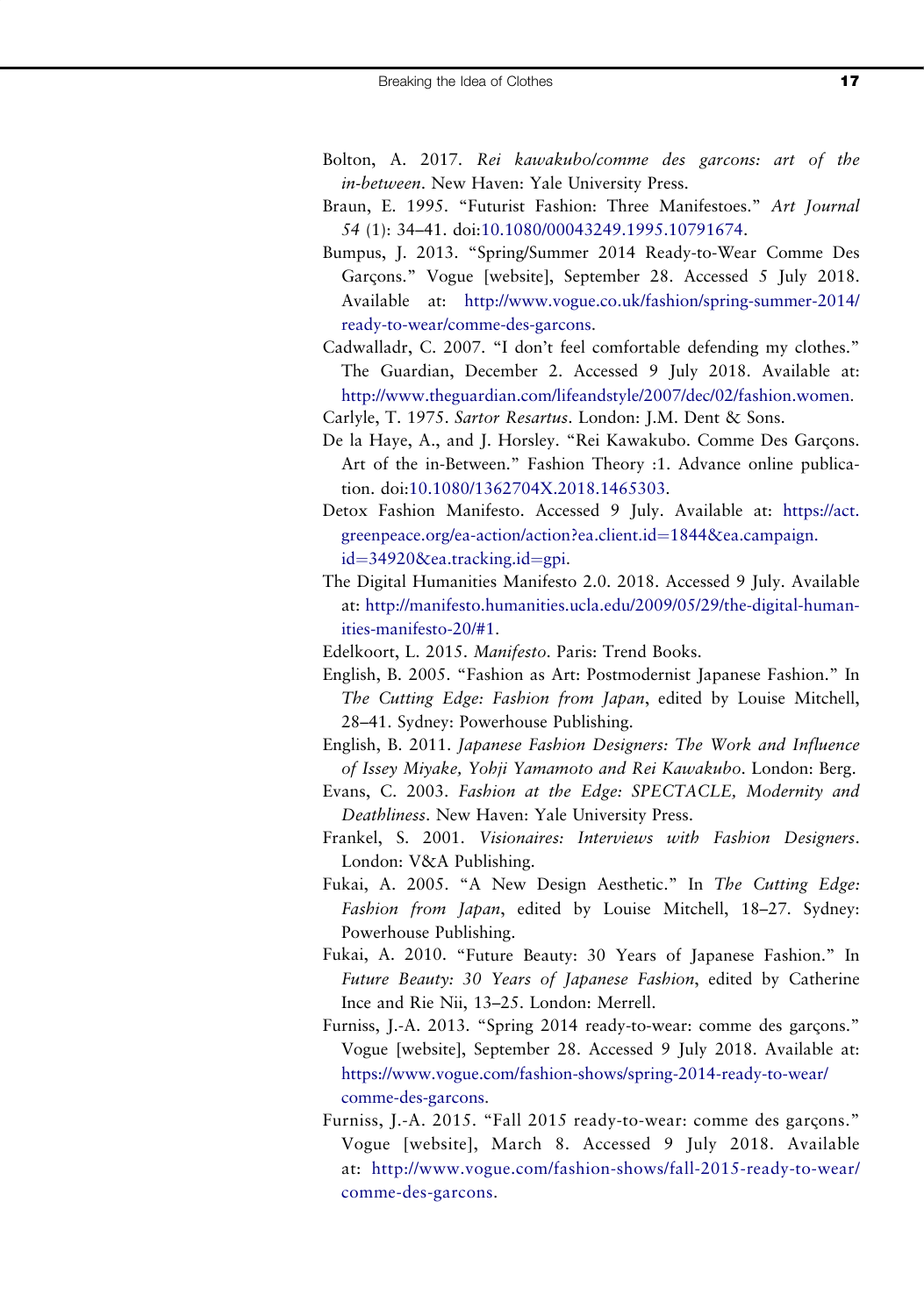- <span id="page-18-0"></span>Granata, F. [2017](#page-16-0). Experimental Fashion: Performance Art, Carnival and the Grotesque Body. London: I.B.Tauris.
- Hanna, J. [2014](#page-5-0). "Manifestos: a manifesto." The Atlantic, June 24. Accessed 9 July 2018. Available at: [http://www.theatlantic.com/enter](http://www.theatlantic.com/entertainment/archive/2014/06/manifestos-a-manifesto-the-10-things-all-manifestos-need/372135/)[tainment/archive/2014/06/manifestos-a-manifesto-the-10-things-all](http://www.theatlantic.com/entertainment/archive/2014/06/manifestos-a-manifesto-the-10-things-all-manifestos-need/372135/)[manifestos-need/372135/.](http://www.theatlantic.com/entertainment/archive/2014/06/manifestos-a-manifesto-the-10-things-all-manifestos-need/372135/)
- Harvey, J. [2008](#page-11-0). Clothes. Stocksfield: Acumen.
- Hollander, A. [1994.](#page-15-0) Sex and Suits: The Evolution of Modern Dress. New York: Kodansha.
- Kawakubo, R. [2013](#page-2-0). "Rei Kawakubo's creative manifesto." Business of Fashion, October 31. Accessed 5 July 2018. Available at: [http://www.](http://www.businessoffashion.com/articles/bof-exclusive/rei-kawakubo-comme-des-garcons) [businessoffashion.com/articles/bof-exclusive/rei-kawakubo-comme](http://www.businessoffashion.com/articles/bof-exclusive/rei-kawakubo-comme-des-garcons)[des-garcons.](http://www.businessoffashion.com/articles/bof-exclusive/rei-kawakubo-comme-des-garcons)
- Marinetti, F. T. 1909. 2009. "Manifesto of Futurism.' In Futurism: An Anthology, edited by Lawrence Rainey, Christine Poggi and Laura Wittman, 51–52. New Haven: Yale University Press.
- Martin, R., and H. Koda. [1993](#page-16-0). Infra-Apparel. New York: Metropolitan Museum of Art.
- Melchior, Marie Riegels, and Birgitta Svensson, eds. [2014](#page-14-0). Fashion and Museums Theory and Practice. London: Bloomsbury.
- Menkes, S. [2013](#page-13-0). "Fashion's Purest Visionary." The New York Times Magazine, December 6. Accessed 9 July 2018. Available at: [http://](http://www.nytimes.com/2013/12/06/t-magazine/rei-kawakubo-dover-street-market.html#) [www.nytimes.com/2013/12/06/t-magazine/rei-kawakubo-dover-street](http://www.nytimes.com/2013/12/06/t-magazine/rei-kawakubo-dover-street-market.html#)[market.html#](http://www.nytimes.com/2013/12/06/t-magazine/rei-kawakubo-dover-street-market.html#).
- Mower, S. [2013](#page-3-0). "Comme Des Garçons Spring 2014." Vogue [website], September 28. Accessed 15 September 2015. Available at: [http://www.](http://www.vogue.com/fashion-week-review/862001/comme-des-garcons-spring-2014/) [vogue.com/fashion-week-review/862001/comme-des-garcons-spring-2014/](http://www.vogue.com/fashion-week-review/862001/comme-des-garcons-spring-2014/).
- Mower, S. [2011.](#page-12-0) "Comme Des Garçons Fall 2011." Vogue [website], September 28. Accessed 15 September 2015. Available at: [http://](http://www.vogue.com/fashion-week-review/863302/comme-des-garcons-fall-2013/) [www.vogue.com/fashion-week-review/863302/comme-des-garcons-fall-](http://www.vogue.com/fashion-week-review/863302/comme-des-garcons-fall-2013/)[2013/](http://www.vogue.com/fashion-week-review/863302/comme-des-garcons-fall-2013/).
- Obrist, H. U. [2013](#page-4-0). "Interview with Rei Kawakubo." System, Autumn/ Winter 36: 45.
- Rainey, L. [2009.](#page-6-0) "Introduction: F.T. Marinetti and the Development of Futurism." In Futurism: An anthology, edited by Lawrence Rainey, Christine Poggi and Laura Wittman, 1–39. New Haven: Yale University Press.
- Steele, V. [2008.](#page-14-0) "Museum Quality: The Rise of the Fashion Exhibition." Fashion Theory 12 (1): 7–30. doi:[10.2752/](https://doi.org/10.2752/175174108X268127) [175174108X268127](https://doi.org/10.2752/175174108X268127).
- Stern, R. [2005](#page-16-0). Against Fashion: Clothing as Art, 1850–1930. Cambridge, M.A: MIT Press.
- Thurman, J. [2005.](#page-3-0) "The Misfit." The New Yorker, July 4. Accessed 9 July 2018. Available at: [http://www.newyorker.com/magazine/2005/](http://www.newyorker.com/magazine/2005/07/04/the-misfit-3) [07/04/the-misfit-3](http://www.newyorker.com/magazine/2005/07/04/the-misfit-3).